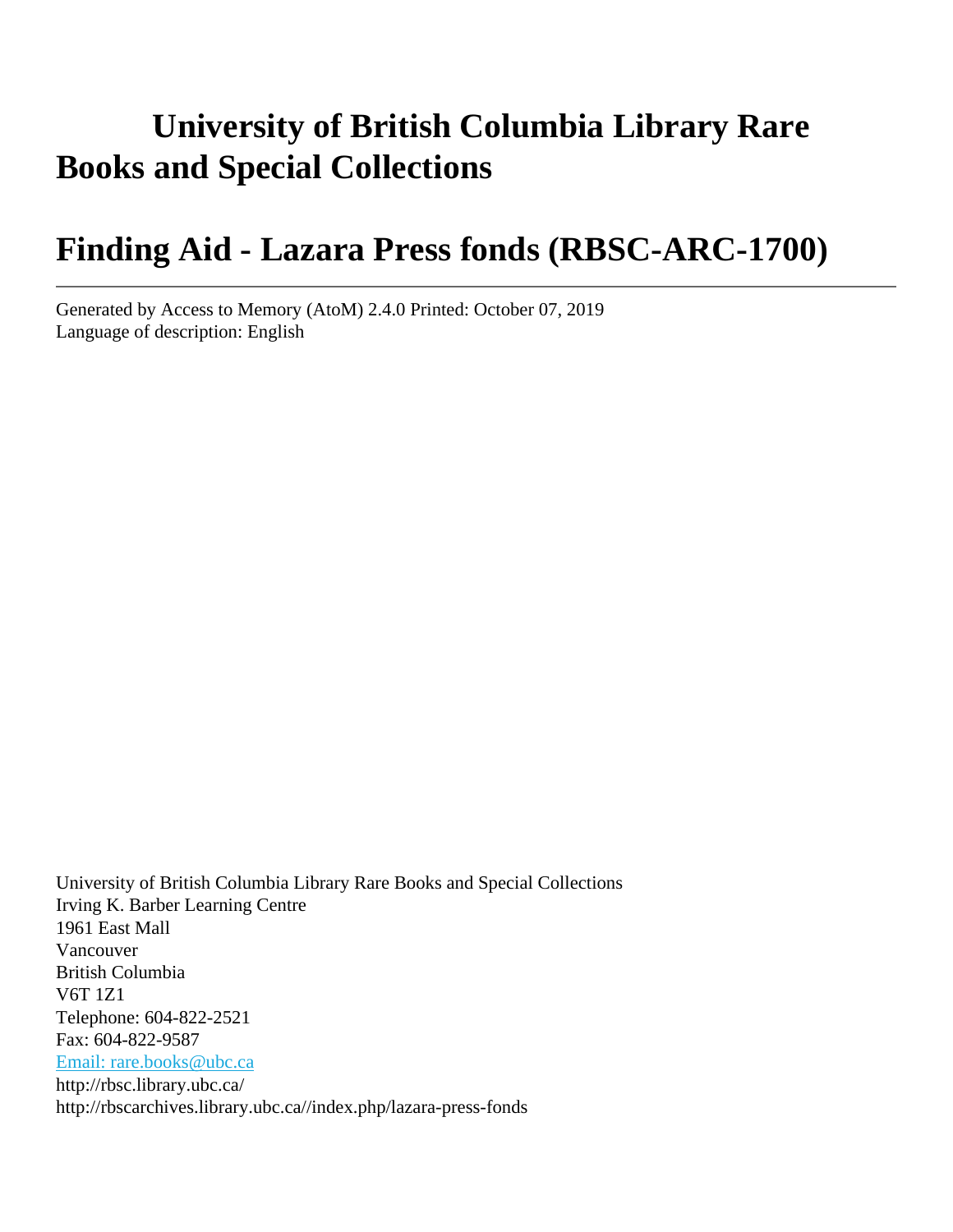## **Table of contents**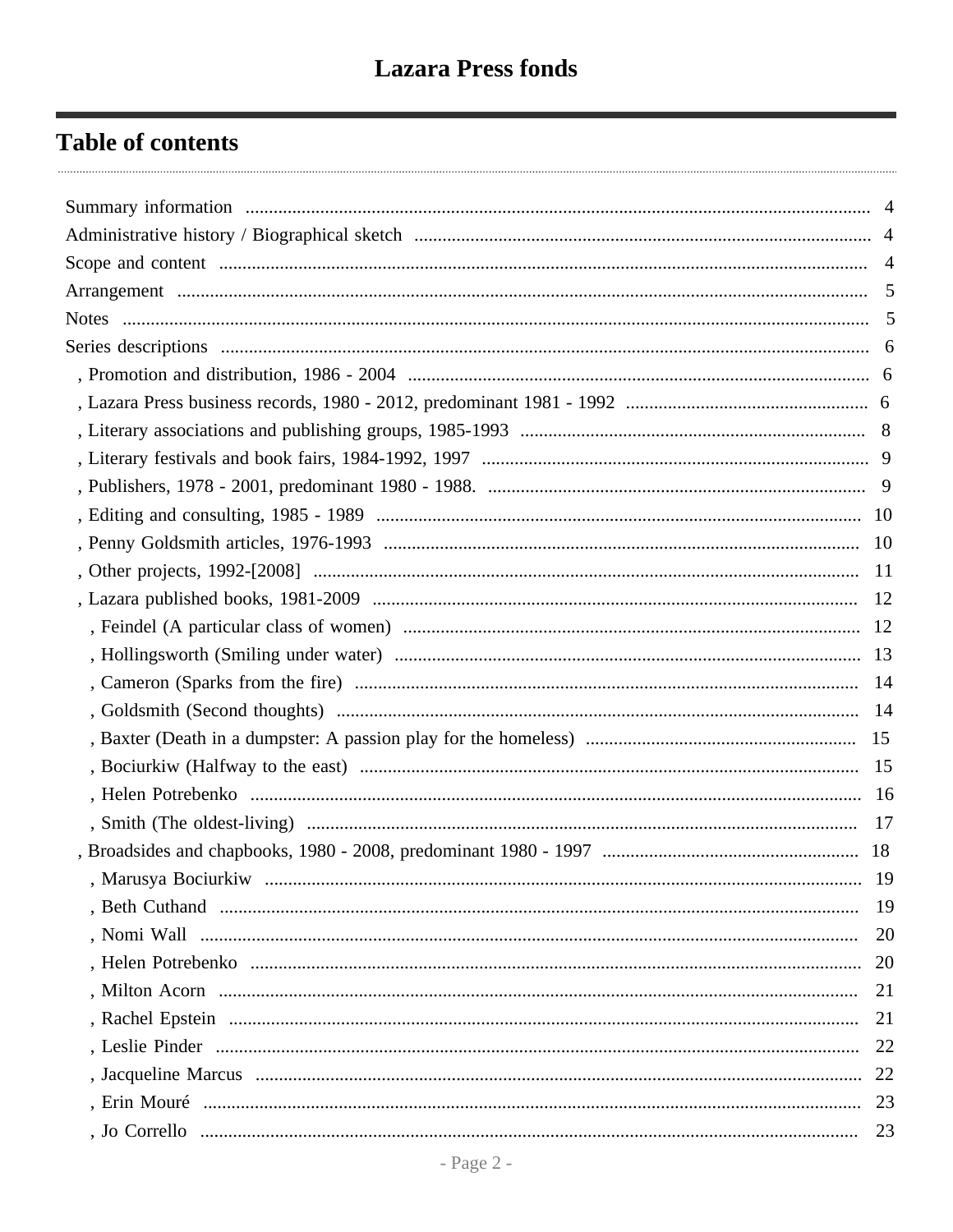# **Lazara Press fonds**

| -24 |
|-----|
|     |
|     |
|     |
|     |
|     |
|     |
| 27  |
|     |
|     |
| -28 |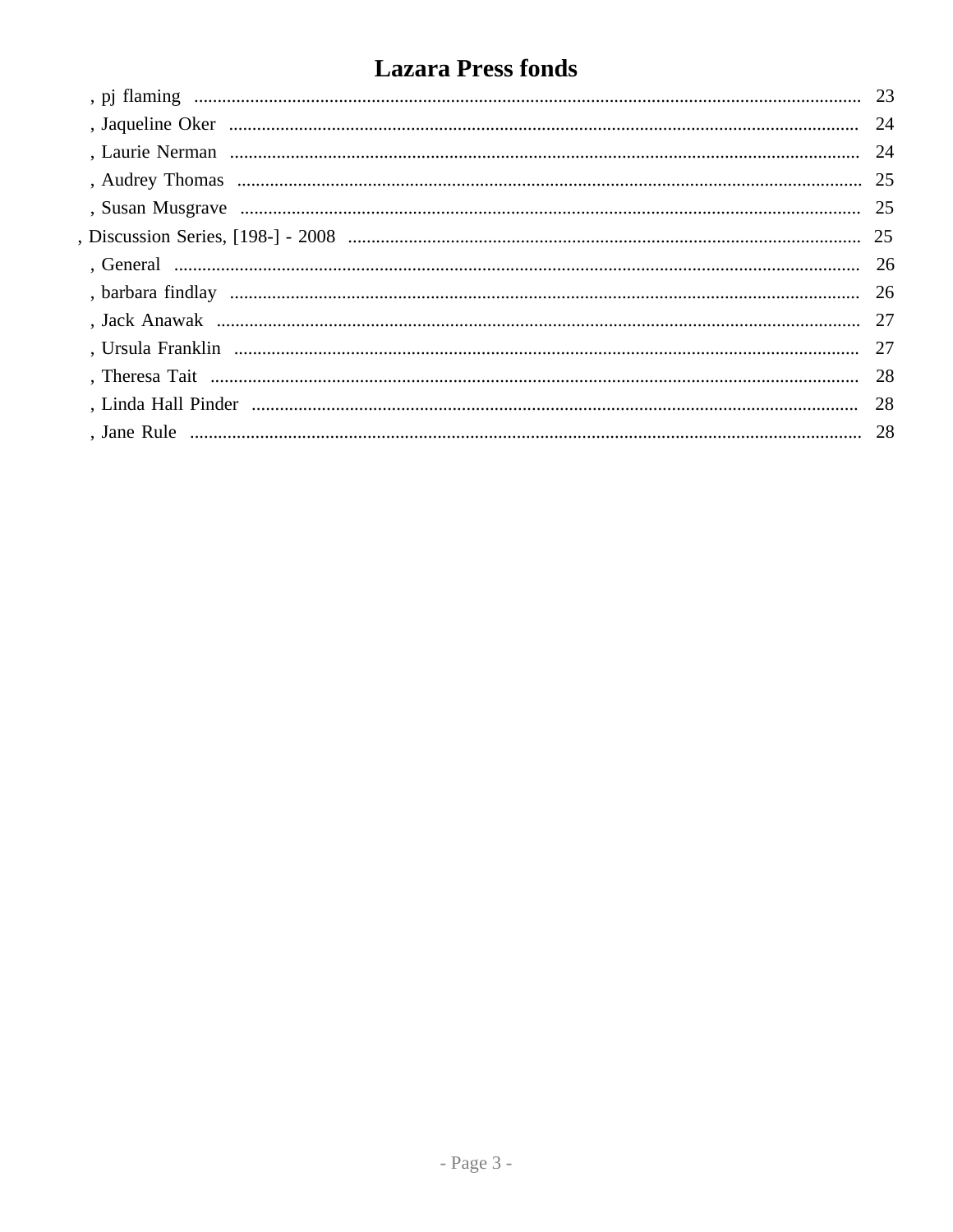## <span id="page-3-0"></span>**Summary information**

| <b>Repository:</b>                           | University of British Columbia Library Rare Books and Special<br>Collections                                                                      |
|----------------------------------------------|---------------------------------------------------------------------------------------------------------------------------------------------------|
| <b>Title:</b>                                | Lazara Press fonds                                                                                                                                |
| ID:                                          | RBSC-ARC-1700                                                                                                                                     |
| Date:                                        | 1976 - 2012, predominate 1980 - 1997 (date of creation)                                                                                           |
| <b>Physical description:</b>                 | 1 m of textual records and other materials                                                                                                        |
| Language:                                    | English                                                                                                                                           |
| Dates of creation,<br>revision and deletion: | A draft of the finding aid for Lazara Press fonds was created in<br>2013. Final copy of the finding aid was prepared by Katie Sloan, May<br>2015. |

## <span id="page-3-1"></span>**Administrative history / Biographical sketch**

#### **Note**

Lazara Press is a small, progressive publishing house located in Vancouver, British Columbia, Canada. The publishing house was founded by its current owner, Penny Goldsmith, in 1982. They publish poetry, literature, broadsides, and chapbooks. They also publish the "Discussions" series which serves as a forum for provocative and challenging essays and speeches on current issues. Lazara Press is committed to publishing, keeping in print and distributing works that might not otherwise be available.

## **Custodial history**

Transferred from Lazara Press to UBC Rare Books and Special Collections in 2012.

## <span id="page-3-2"></span>**Scope and content**

The fonds consists of the business records created and/or collected by Lazara Press and its founder Penny Goldsmith, predominately from the early 1980s to the late 1990s. The records are loosely divided into two main categories: administrative and publication records. The administrative records contain material documenting the different functions of Lazara Press, including promotional/distribution information, financial records, memberships information, and correspondence Lazara Press had with other printing presses and booksellers in Canada and in Europe. Other administrative records include materials pertaining to projects Goldsmith was involved in, either as a representative of Lazara Press or of her own initiative.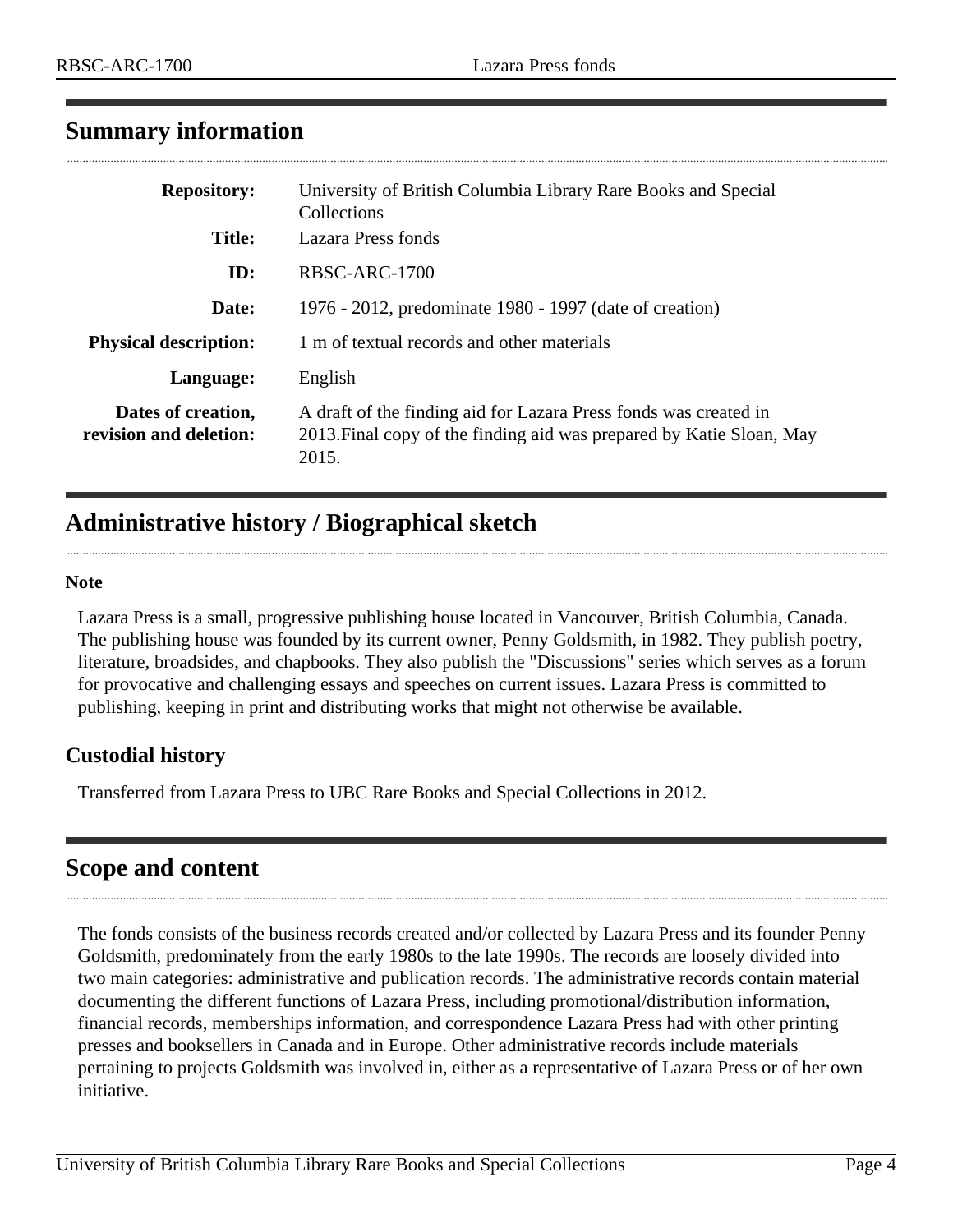RBSC-ARC-1700 Lazara Press fonds

The publication records contain material relating to the publication process of the various broadsheets, chapbooks, volumes of poetry, plays, short stories, and essays printed by Lazara Press. These records include drafts and manuscripts, layouts and prototypes, as well as the published editions of many of these works. Other records include correspondence between Lazara Press and various authors, contracts, promotional information, reviews, and distribution lists.

The fonds is divided into eleven series: Promotion and distribution; Lazara Press business records; Literary associations and publishing groups; Literary festivals and book fairs; Publishers; Editing + consulting; Penny Goldsmith articles; Other projects; Lazara published books; Broadsides and chapbooks; and Discussion series. The last three series are further divided into subseries, typically by author name but occasionally by the title of a publication.

## <span id="page-4-1"></span>**Notes**

## **Title notes**

**<u>Source of title proper</u>**: Title based on the provenance of the fonds.

## <span id="page-4-0"></span>**Arrangement**

The fonds was processed and arranged at two separate dates. When Goldsmith donated the fonds to Rare Books and Special Collections in 2012, she submitted an inventory list outlining the record groups contained within the fonds. An Assistant to the Archivist then arranged the fonds according to this list, using the label used to describe the records group as the titles of each series. The Assistant processed four of the nine boxes donated to RBSC from Goldsmith, but for reasons unknown, left before the project could be completed.

In 2015, a second Archival Assistant completed processing and arranging the fonds. As four of the boxes of material had already been processed and arranged, and there was no documentation providing context of why or how these records were arranged the way they were, the series from the original arrangement were retained. Only one further series, the Discussion Series, was added. As it became apparent from the inventory list and from the unprocessed boxes that Goldsmith further subdivided her publications by author name or by publication title, subseries were added to the following series: Lazara published books; Broadsides and chapbooks; and the Discussion series.

File names supplied by Goldsmith were retained. Where no file name was listed, one was provided based on the contents of the file. Some of the series titles were modified and changed for clarity purposes.

## **Restrictions on access**

Some of the files contained in this fonds contain personal information and are thus restricted. To see these files, or for more information, please contact the Archivist.

## **Accruals**

Further accruals are not expected.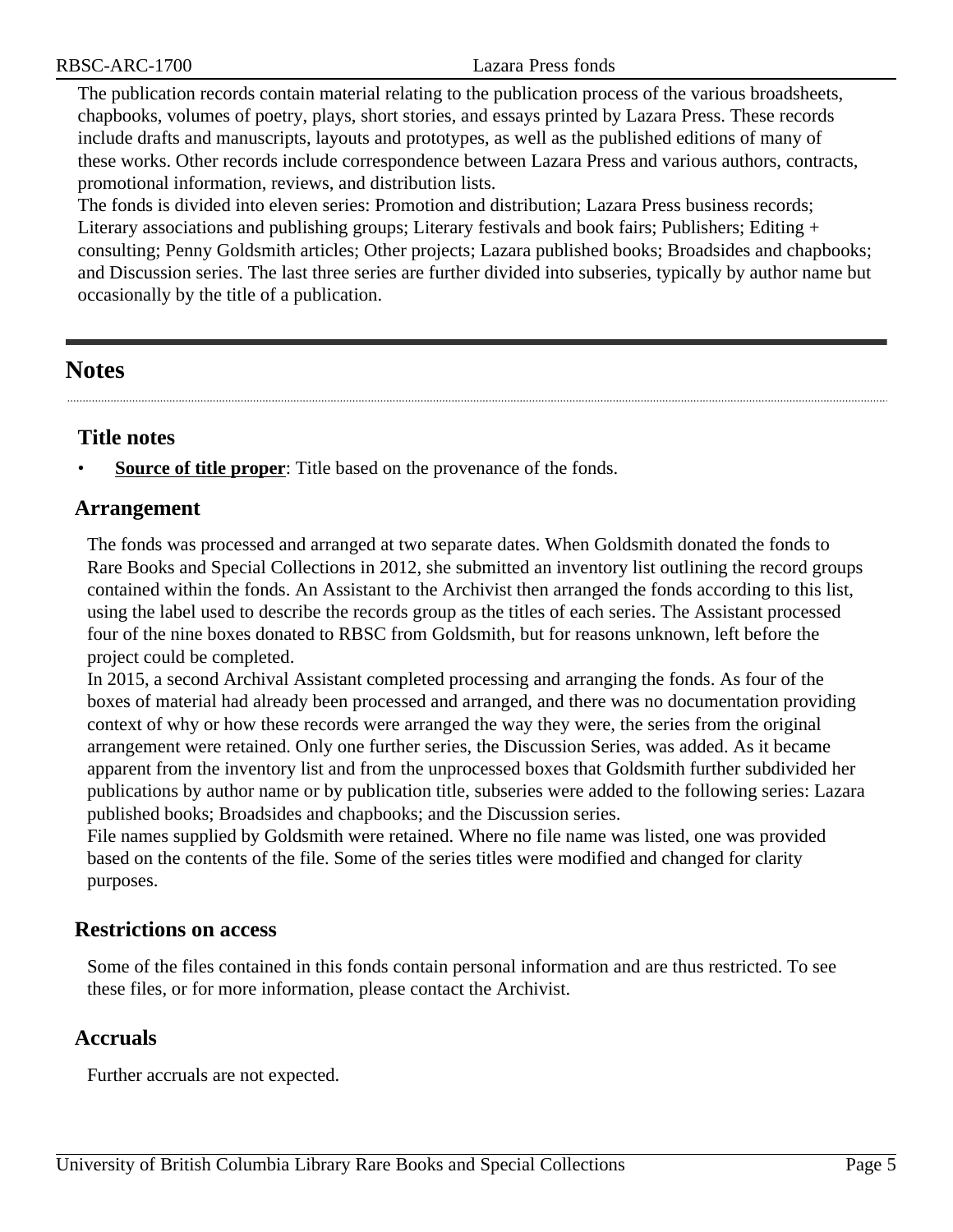#### **Other notes**

- **Publication status**: published
- **Level of detail**: Full
- **Physical description**: Includes 161 photographs + 3 contact sheets, 9 drawings, and 2 CD-ROMs

## <span id="page-5-0"></span>**Series descriptions**

## <span id="page-5-1"></span>**Promotion and distribution**

Date: 1986 - 2004 (date of creation)

Scope and content:

Series contains textual records related to the promotion and/or distribution of Lazara Press publications. The records include flyers, order forms, correspondence, catalogues, media contacts, mailing lists, advertising rates, layouts, and documentation related to Poetry in Transit.

Physical description: 5 cm of textual records.

Access points:

• Textual record (documentary form)

Publication status:

published

| File / item list   |                                             |             |               |           |
|--------------------|---------------------------------------------|-------------|---------------|-----------|
| Ref code           | Title                                       | Dates       | Access status | Container |
| RBSC-ARC-1700-1-01 | File - Flyers and order forms               | 1979 - 2004 |               |           |
| RBSC-ARC-1700-1-02 | File - Distribution                         | 1986-1992   |               |           |
| RBSC-ARC-1700-1-03 | File - Media                                | 1987 - 2007 |               |           |
| RBSC-ARC-1700-1-04 | File - Kate Walker & Co., ltd.              | 1998 - 1999 |               |           |
|                    | (Ampersand Inc.)                            |             |               |           |
| RBSC-ARC-1700-1-05 | File - Canada council for the arts literary | 1999        |               |           |
|                    | readings                                    |             |               |           |
| RBSC-ARC-1700-1-06 | File - Advertising rates                    | 1993 - 1994 |               |           |
| RBSC-ARC-1700-1-07 | File - Promotion and catalogues             | 1991 - 2001 |               |           |
| RBSC-ARC-1700-1-08 | File - Mailing lists                        | 1994 - 1996 |               |           |
| RBSC-ARC-1700-1-09 | File - Poetry in transit                    | 2004        |               |           |
| RBSC-ARC-1700-1-10 | File - Layouts                              | [1989]      |               |           |

## <span id="page-5-2"></span>**Lazara Press business records**

Date: 1980 - 2012, predominant 1981 - 1992 (date of creation)

Scope and content:

Series contains textual records related to the administrative component of Lazara Press, mainly records related to its day to day business operations. Records include correspondence, financial information,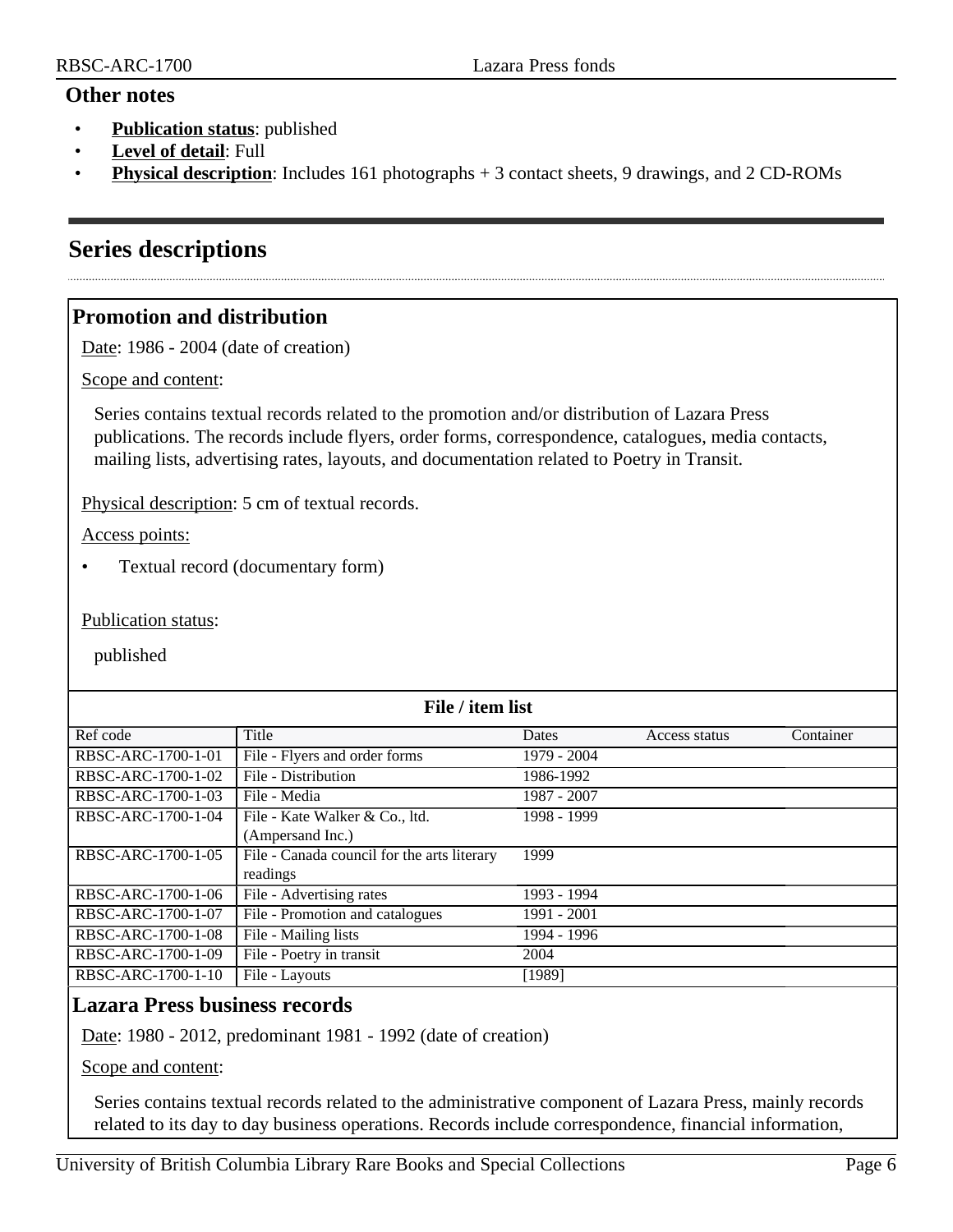notes, book rates, advertising, layouts, royalty information, tax information, labels, notes, book listings, loan agreements, orders and invoices, and a directory of bookstores and other companies Lazara Press conducted business with.

Physical description: 31 cm of textual records

Access points:

• Textual record (documentary form)

#### Publication status:

| File / item list              |                                                          |               |               |           |
|-------------------------------|----------------------------------------------------------|---------------|---------------|-----------|
| Ref code                      | Title                                                    | Dates         | Access status | Container |
| RBSC-ARC-1700-1-11            | File - Finances and printer                              | $1986 - 1989$ |               |           |
|                               | correspondence                                           |               |               |           |
| RBSC-ARC-1700-1-12            | File - Fundraising 1992                                  | 1992          |               |           |
| RBSC-ARC-1700-1-13            | File - Lazara general correspondence                     | $1991 - 2008$ |               |           |
| RBSC-ARC-1700-1-14            | File - Correspondence                                    | 1988 - 1994   |               |           |
| RBSC-ARC-1700-1-15            | File - Correspondence                                    | 1983 - 1988   |               |           |
| RBSC-ARC-1700-1-16            | File - Inland statements and reports                     | 1988 - 1994   |               |           |
| RBSC-ARC-1700-1-17            | File - Book rates                                        | 1988 - 1992   |               |           |
| RBSC-ARC-1700-1-18            | File - Fall ads                                          | 1989          |               |           |
| RBSC-ARC-1700-1-19            | File - Royalties                                         | $1985 - 2012$ |               |           |
| RBSC-ARC-1700-2-01            | File - GST                                               | 1990          |               |           |
| RBSC-ARC-1700-2-02            | File - Sample catalogue and layout                       | 1989 - 1997   |               |           |
| RBSC-ARC-1700-2-03            | File - Bookstore labels                                  | $1986 - 1988$ |               |           |
| RBSC-ARC-1700-2-04            | File - B. Bell - accountant                              | [1990]        |               |           |
| RBSC-ARC-1700-2-05            | File - Canadian books in print                           | 1988 - 1989   |               |           |
| RBSC-ARC-1700-2-06            | File - Unpaid loans                                      | 1982 - 1988   |               |           |
| RBSC-ARC-1700-2-07            | File - Layouts and business cards                        | $[1990]$      |               |           |
| RBSC-ARC-1700-2-08            | File - Reviews and promotion                             | 1981 - 1991   |               |           |
| RBSC-ARC-1700-2-09            | File - Marchessault                                      | 1986          |               |           |
| RBSC-ARC-1700-2-10            | File - Book reviews                                      | 1983 - 1986   |               |           |
| RBSC-ARC-1700-2-11            | File - Barbara Smith                                     | 1987          |               |           |
| RBSC-ARC-1700-2-13            | File - Canadian telebook agency                          | 1987 - 1988   |               |           |
| RBSC-ARC-1700-2-12            | File - Carnegie project                                  | 1988          |               |           |
| RBSC-ARC-1700-2-14            | File - Potrebenko general correspondence                 | 1991          |               |           |
| RBSC-ARC-1700-2-15            | File - Potrebenko rights and permissions                 | 1989 - 1991   |               |           |
| RBSC-ARC-1700-2-16            | File - General travelling                                | 1988 - 1989   |               |           |
| RBSC-ARC-1700-6-24            | File - Lazara, misc. receipts (not specific<br>projects) | 1983          |               |           |
| RBSC-<br>ARC-1700-12-02       | File - Orders/cheque stubs 1989 + back                   | 1986-1989     |               |           |
| RBSC-<br>ARC-1700-12-03/13-01 | File - Lazara orders 1991-1997                           | 1991-1997     |               |           |
| RBSC-<br>ARC-1700-13-02       | File - Lazara orders 1998-2001                           | 1998-2001     |               |           |
| RBSC-<br>ARC-1700-13-03       | File - Lazara orders 2009-2011                           |               |               |           |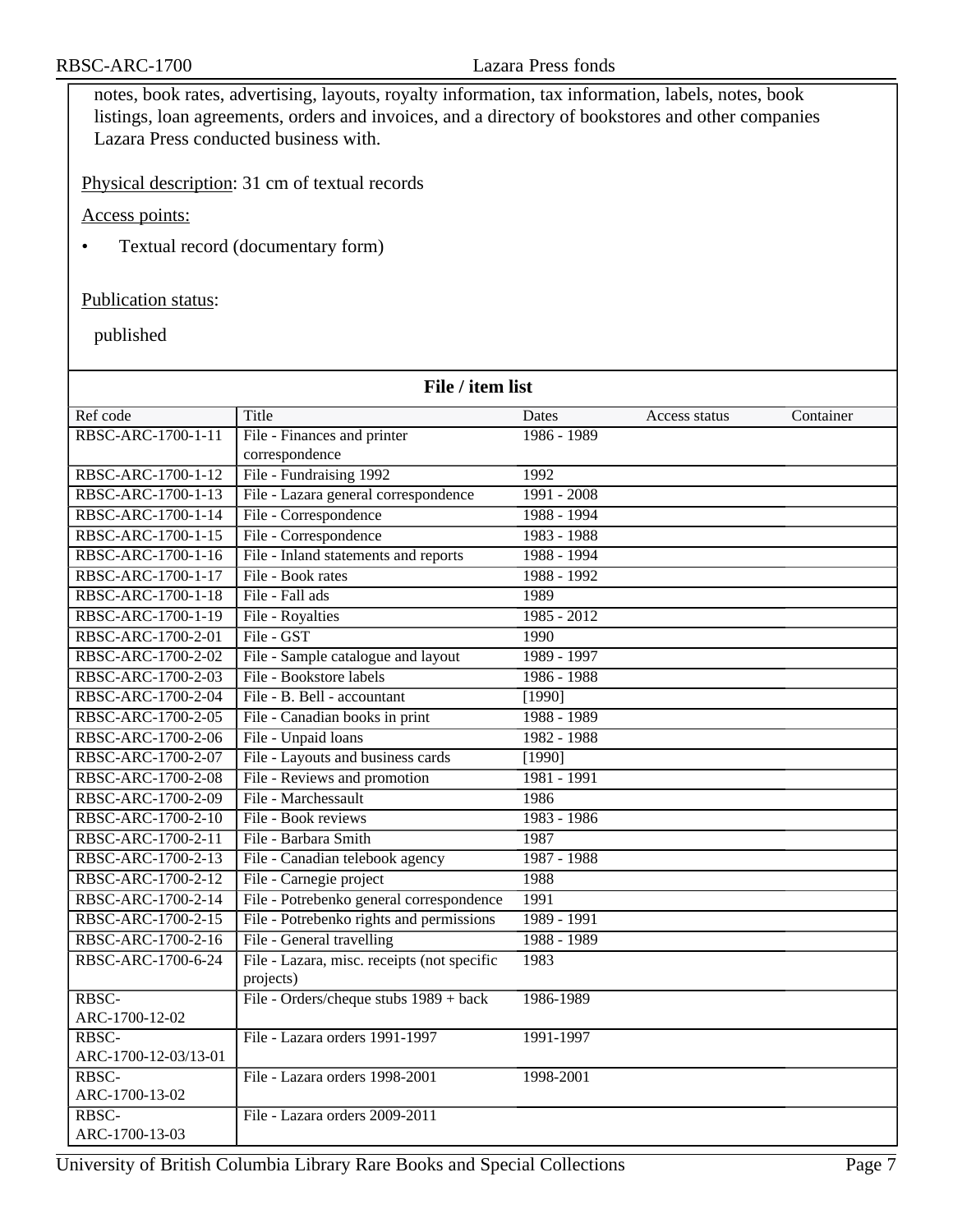| RBSC-ARC-1700           |                                                           | Lazara Press fonds |
|-------------------------|-----------------------------------------------------------|--------------------|
| RBSC-<br>ARC-1700-13-04 | File - [Lazara invoice booklets:<br>1980-1993]            | 1980-1993          |
| RBSC-<br>ARC-1700-13-05 | File - [Lazara invoice booklets:<br>1999-2000, 2005-2006] |                    |
| RBSC-<br>ARC-1700-13-06 | File - 1999 - Production +printing                        |                    |
| RBSC-<br>ARC-1700-13-07 | File - 1999 - Promotion/ads, catalogues                   |                    |
| RBSC-<br>ARC-1700-14-01 | File - Card catalogue of Lazara accounts                  | 1980-2007          |

## <span id="page-7-0"></span>**Literary associations and publishing groups**

Date: 1985-1993 (date of creation)

Scope and content:

Series contains textual records related to the different associations and groups in which Goldsmith and Lazara Press were associated with. Records include group membership information, memorandums, minutes, reports, brochures, agendas, policies and correspondence.

Physical description: 6 cm of textual records.

Access points:

• Textual record (documentary form)

Publication status:

| File / item list   |                                          |             |               |           |
|--------------------|------------------------------------------|-------------|---------------|-----------|
| Ref code           | Title                                    | Dates       | Access status | Container |
| RBSC-ARC-1700-3-01 | File - ABPBC                             | 1987 - 1989 |               |           |
| RBSC-ARC-1700-3-02 | File - ABPBC                             | 1985 - 1989 |               |           |
| RBSC-ARC-1700-3-03 | File - Association of Book Publishers of | 1987 - 1993 |               |           |
|                    | BC                                       |             |               |           |
| RBSC-ARC-1700-3-04 | File - ACP                               | 1989 - 1991 |               |           |
| RBSC-ARC-1700-3-05 | File - BC Literacy brochure              | 1991 - 1992 |               |           |
| RBSC-ARC-1700-3-06 | File - BC Bookworld                      | 1987-1988   |               |           |
| RBSC-ARC-1700-3-07 | File - CBIC                              | 1989        |               |           |
| RBSC-ARC-1700-3-08 | File - Canada Council                    | 1988 - 1989 |               |           |
| RBSC-ARC-1700-3-09 | File - Canadian Centre for Studies in    | 1989        |               |           |
|                    | Publishing                               |             |               |           |
| RBSC-ARC-1700-3-10 | File - Feminist bookstore news           | [1989]      |               |           |
| RBSC-ARC-1700-3-11 | File - Literary Press Group              | 1986 - 1987 |               |           |
| RBSC-ARC-1700-3-12 | File - Harbourfront                      | 1989        |               |           |
| RBSC-ARC-1700-3-13 | File - Inland - general                  | 1989        |               |           |
| RBSC-ARC-1700-3-14 | File - LPG sales project                 | 1988 - 1990 |               |           |
| RBSC-ARC-1700-3-15 | File - Publishers Automation Committee   | 1987        |               |           |
| RBSC-ARC-1700-3-16 | File - School library book purchase plan | 1992        |               |           |
| RBSC-ARC-1700-3-17 | File - Statistics Canada                 | 1988        |               |           |
| RBSC-ARC-1700-3-18 | File - Telebook                          | 1989 - 1990 |               |           |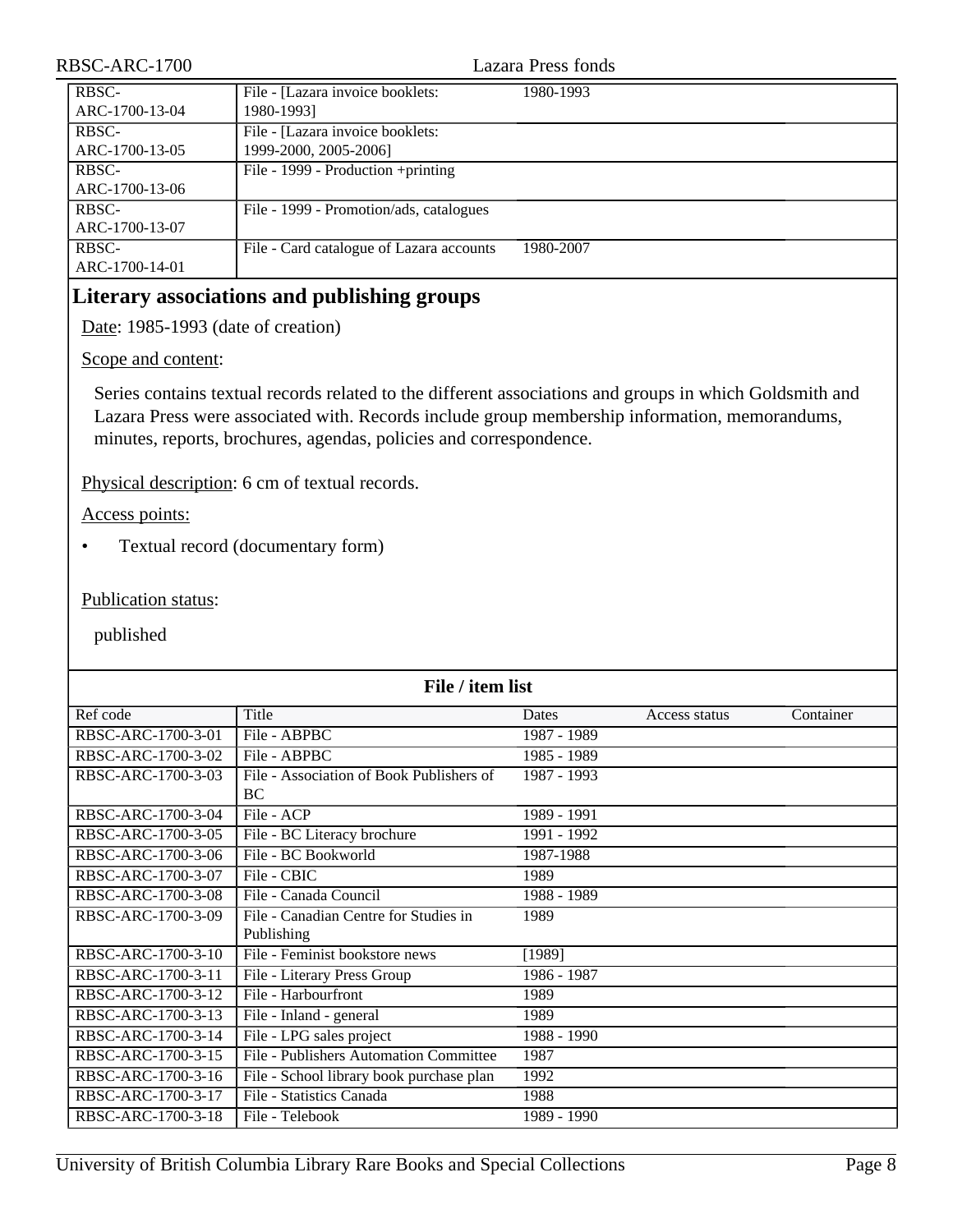## <span id="page-8-0"></span>**Literary festivals and book fairs**

Date: 1984-1992, 1997 (date of creation)

Scope and content:

Series contains textual records pertaining to various festivals and events around Canada and in Europe that Goldsmith partook in on behalf of Lazara Press. Records include conference information, programmes, newsletters, bulletins, promotional material, correspondence, travel and registration information.

Physical description: 8.5 cm of textual records.

#### Publication status:

published

#### **File / item list**

| Ref code           | Title                                      | <b>Dates</b> | Access status | Container |
|--------------------|--------------------------------------------|--------------|---------------|-----------|
| RBSC-ARC-1700-3-19 | File - Sechelt Writer's Festival           | 1991         |               |           |
| RBSC-ARC-1700-3-20 | File - 4th International Feminist Bookfair | 1984         |               |           |
| RBSC-ARC-1700-3-21 | File - Feminist Bookfair general           | 1988         |               |           |
|                    | information                                |              |               |           |
| RBSC-ARC-1700-4-01 | File - Feminist Book Fair London 1984      | 1984         |               |           |
| RBSC-ARC-1700-4-02 | File - 3rd International Feminist bookfair | 1988         |               |           |
| RBSC-ARC-1700-4-03 | File - Frankfurt Buchmesse 1986            | 1986         |               |           |
| RBSC-ARC-1700-4-04 | File - International Feminist book fairs   | 1984 - 1986  |               |           |
| RBSC-ARC-1700-4-05 | File - Small Press Bookfair                | 1990 - 1992, |               |           |
|                    |                                            | 1997         |               |           |

## <span id="page-8-1"></span>**Publishers**

Date: 1978 - 2001, predominant 1980 - 1988. (date of creation)

Scope and content:

Series includes textual records pertaining to local and Canadian publishing companies with whom Goldsmith associated with. These records include publisher catalogues, correspondence, articles, obituaries, interview transcripts, reports, minutes, and promotional material.

Physical description: 8.5 cm of textual records

Access points:

• Textual record (documentary form)

Publication status:

| File / item list |       |       |               |           |
|------------------|-------|-------|---------------|-----------|
| Ref code         | Title | Dates | Access status | Container |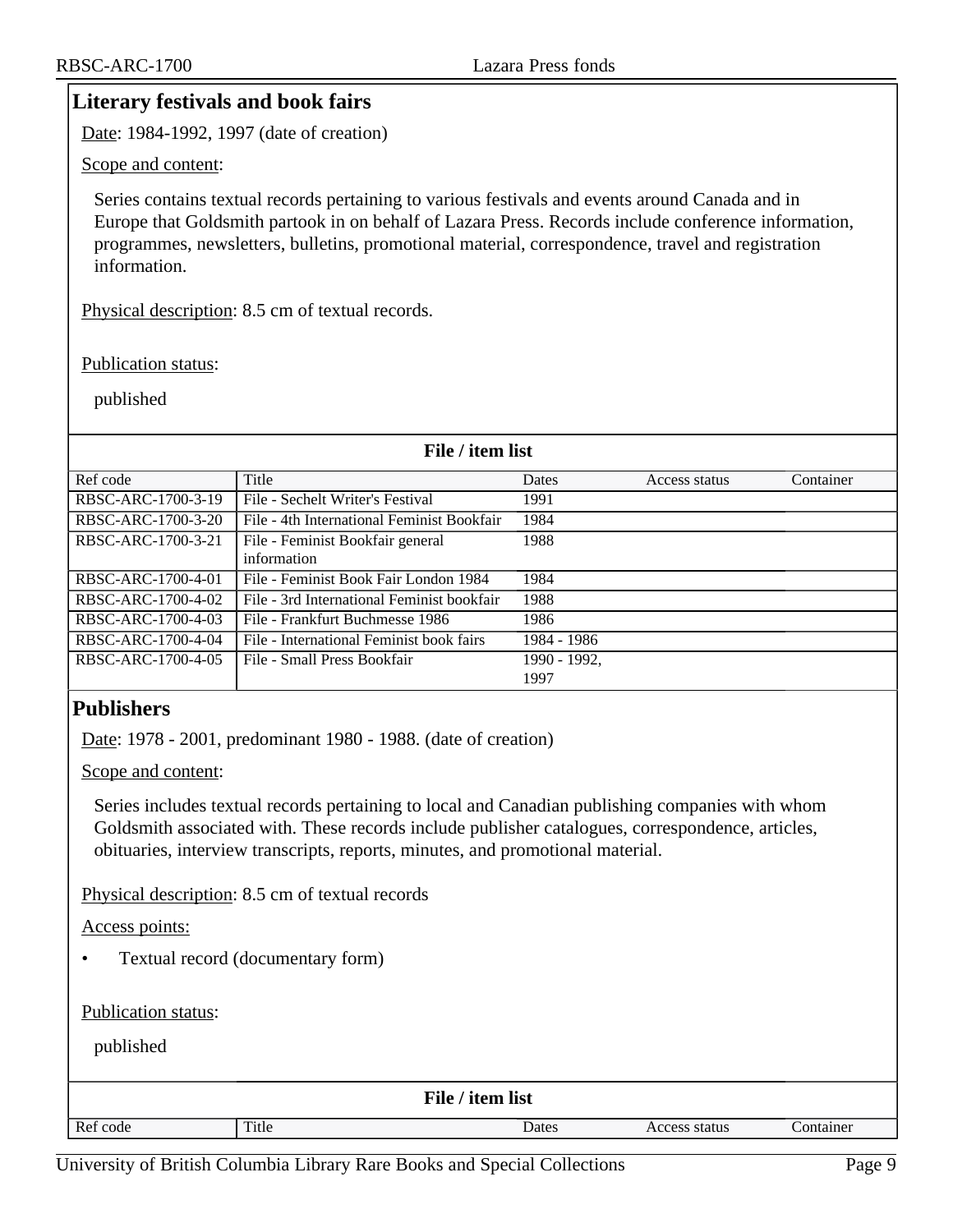| RBSC-ARC-1700      |                                      | <b>Lazara Press fonds</b> |  |
|--------------------|--------------------------------------|---------------------------|--|
| RBSC-ARC-1700-5-17 | File - Boudicca books                | 1984                      |  |
| RBSC-ARC-1700-5-18 | File - Fs press clash                | 1987 - 1989               |  |
| RBSC-ARC-1700-5-19 | File - Arsenal collaborative library | 1982 - [1984]             |  |
| RBSC-ARC-1700-5-20 | File - The antiquarians              | 1983 - 1987               |  |
| RBSC-ARC-1700-5-21 | File - Bookstores - general          | 1983 - 1984               |  |
| RBSC-ARC-1700-5-22 | File - ACP pornography articles      | 1983                      |  |
| RBSC-ARC-1700-5-23 | File - Fireweed - lesbian issue      | 1981 - 1982               |  |
| RBSC-ARC-1700-5-24 | File - Harbour                       | 1987 - 1988               |  |
| RBSC-ARC-1700-5-25 | File - Capilano college: general     | 1982 - 1983               |  |
| RBSC-ARC-1700-5-26 | File - Press gang - general          | 1979 - 2002               |  |
| RBSC-ARC-1700-5-27 | File - Pulp press                    | 1980 - 2001               |  |
| RBSC-ARC-1700-6-01 | File - Ruebesaat's                   | 1981 - 1987               |  |
| RBSC-ARC-1700-6-02 | File - Turnstone                     | 1983                      |  |
| RBSC-ARC-1700-6-03 | File - Women's press                 | 1982 - 1987               |  |
| RBSC-ARC-1700-6-04 | File - Publishers - catalogues etc.  | 1978 - 1984               |  |
| RBSC-ARC-1700-6-05 | File - Publishing - general          | 1993 - 1999               |  |

## <span id="page-9-0"></span>**Editing and consulting**

Date: 1985 - 1989 (date of creation)

#### Scope and content:

Series contains textual records related to projects Goldsmith was involved in as an editor and/or in a consultant role outside of Lazara Press. Records includes editing notes, layouts, correspondence, manuscripts, reviews and broadsheets.

Physical description: 3 cm of textual records.

Access points:

• Textual record (documentary form)

Publication status:

<span id="page-9-1"></span>

| File / item list                                                                            |                                   |             |               |           |
|---------------------------------------------------------------------------------------------|-----------------------------------|-------------|---------------|-----------|
| Ref code                                                                                    | Title                             | Dates       | Access status | Container |
| RBSC-ARC-1700-2-17                                                                          | File - Recollecting our lives     | 1989        |               |           |
| RBSC-ARC-1700-2-18                                                                          | File - Photocopies and layouts    | 1988-1989   |               |           |
| RBSC-ARC-1700-2-19                                                                          | File - Literary lapses - copies   | 1988        |               |           |
| RBSC-ARC-1700-2-20                                                                          | File - Literary lapses            | 1988        |               |           |
| RBSC-ARC-1700-2-21                                                                          | File - Not vanishing              | 1988        |               |           |
| RBSC-ARC-1700-2-22                                                                          | File - Surviving                  | 1985 - 1987 |               |           |
| RBSC-ARC-1700-2-25                                                                          | File - Rukeyser                   | [1985]      |               |           |
| RBSC-ARC-1700-2-23                                                                          | File - Field work                 | 1987        |               |           |
| RBSC-ARC-1700-2-24                                                                          | File - Feminist mystery anthology | 1986 - 1987 |               |           |
| <b>Penny Goldsmith articles</b><br>Date: 1976-1993 (date of creation)<br>Scope and content: |                                   |             |               |           |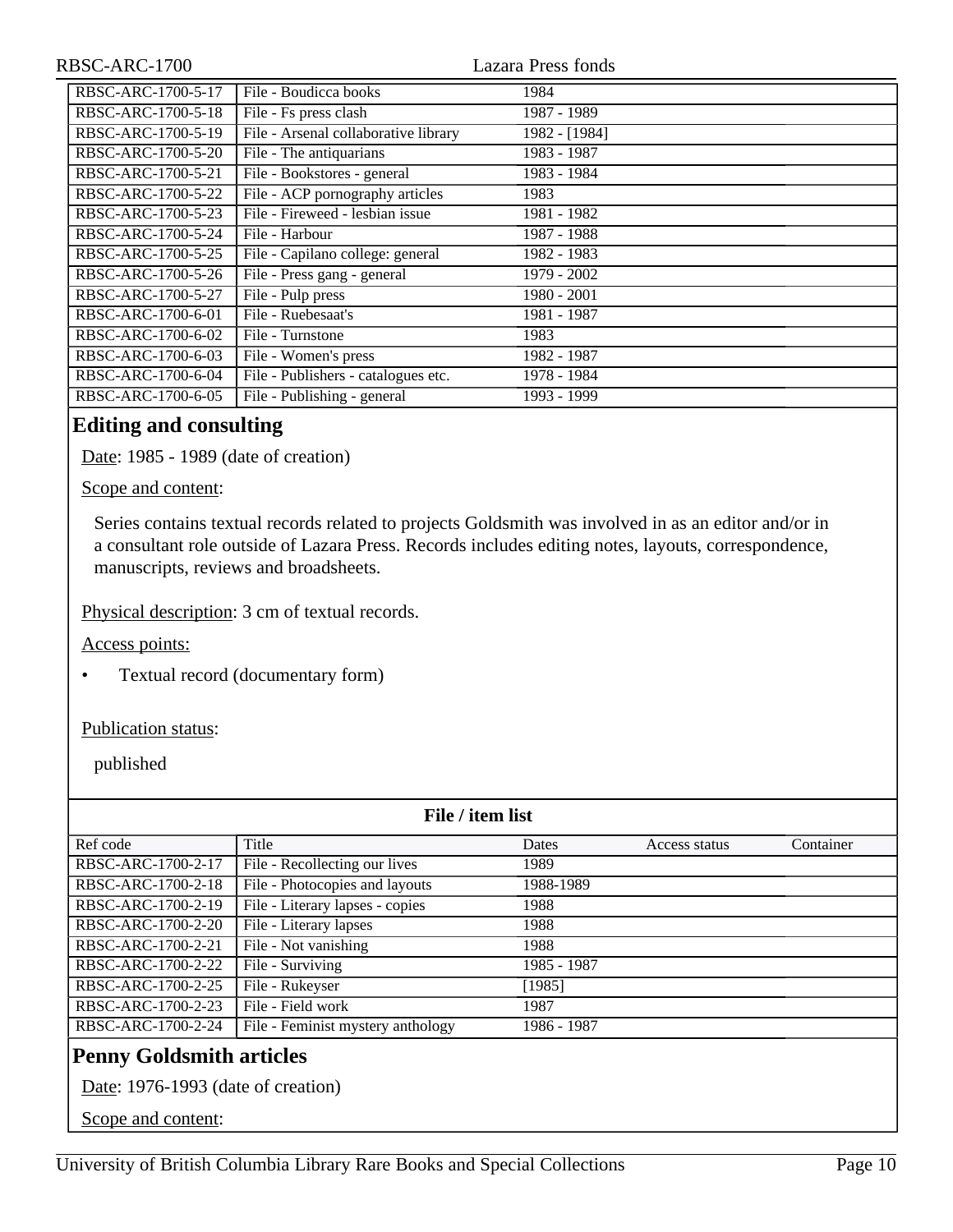Series includes articles written by Goldsmith on various social issues, as well as articles related to publishing. The series also contains reviews of works published by Lazara Press.

Physical description: 3 cm of textual records.

Access points:

• Textual record (documentary form)

#### Publication status:

published

| File / item list   |                                       |              |               |           |
|--------------------|---------------------------------------|--------------|---------------|-----------|
| Ref code           | Title                                 | <b>Dates</b> | Access status | Container |
| RBSC-ARC-1700-4-06 | File - PG [Penny Goldsmith] - general | 1976 - 1992  |               |           |
|                    | publishing etc.                       |              |               |           |
| RBSC-ARC-1700-4-07 | File - Legal stuff                    | 1980 - 1992  |               |           |
| RBSC-ARC-1700-4-08 | File - Reaching your readers          | 1993         |               |           |
| RBSC-ARC-1700-4-09 | File - Reviews                        | 1980 - 1992  |               |           |
| RBSC-ARC-1700-5-16 | File - Cultural biases                | [1985]       |               |           |

## <span id="page-10-0"></span>**Other projects**

Date: 1992-[2008] (date of creation)

#### Scope and content:

Series includes projects that Goldsmith and/or authors associated with Lazara Press were involved in over the 1990s and 2000s. Textual records includes artwork, an interview transcript, order forms, correspondence, newspaper clippings, a keynote speech, a letter of agreement, and promotional material. The photographs in the file depict various events happening in the Downtown Eastside neighbourhood of Vancouver.

Physical description: 3 cm of textual records 25 photographs 9 drawings

#### Access points:

- Textual record (documentary form)
- Graphic material (documentary form)

#### Publication status:

published

|                                            |       | File / item list |               |           |
|--------------------------------------------|-------|------------------|---------------|-----------|
| Ref code                                   | Title | Dates            | Access status | Container |
| RBSC-ARC-1700-5-01   File - Art            |       | [2002]           |               |           |
| RBSC-ARC-1700-5-02   File - Lazara project |       | 2001             |               |           |

University of British Columbia Library Rare Books and Special Collections Page 11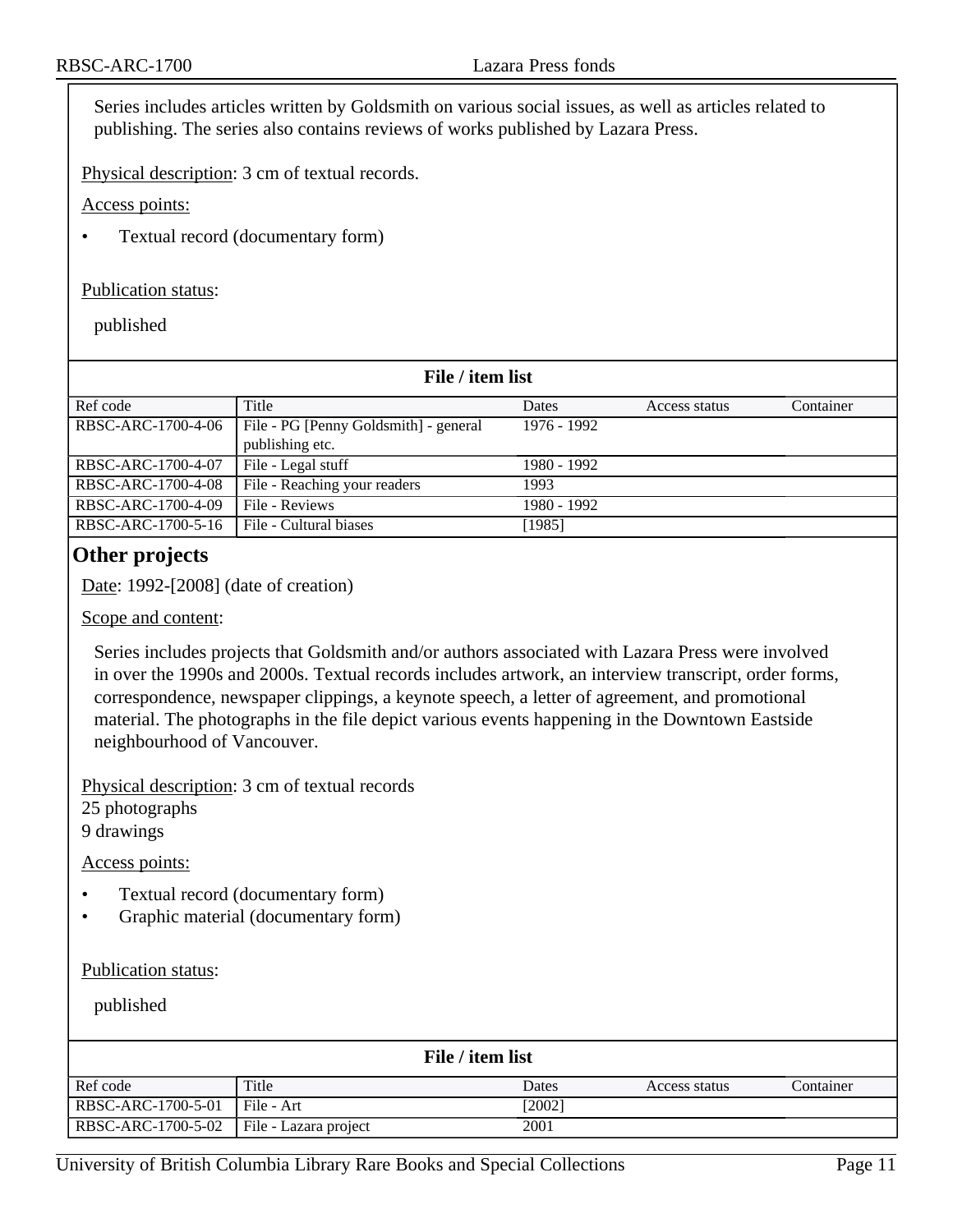| RBSC-ARC-1700      |                                  | Lazara Press fonds |                                                                                                                               |  |
|--------------------|----------------------------------|--------------------|-------------------------------------------------------------------------------------------------------------------------------|--|
| RBSC-ARC-1700-5-03 | File - Musgrave                  | 1998 - 1999        |                                                                                                                               |  |
| RBSC-ARC-1700-5-04 | File - The oldest living         | 2001               |                                                                                                                               |  |
| RBSC-ARC-1700-5-05 | File - Outlaw angel flyer layout | 2006               |                                                                                                                               |  |
| RBSC-ARC-1700-5-06 | File - Rodriguez                 | 1999               |                                                                                                                               |  |
| RBSC-ARC-1700-5-07 | File - Rule - NAIAD backlist     | 2003               |                                                                                                                               |  |
| RBSC-ARC-1700-5-08 | File - Child abuse project       | 1992               |                                                                                                                               |  |
| RBSC-ARC-1700-5-09 | File - The oldest living         | 1993               |                                                                                                                               |  |
| RBSC-ARC-1700-5-10 | File - Wilson recording          | 1996               |                                                                                                                               |  |
| RBSC-ARC-1700-5-11 | File - Julie and Kirsten reading | 1994               |                                                                                                                               |  |
| RBSC-ARC-1700-5-12 | File - Yearsley                  | 2000               |                                                                                                                               |  |
| RBSC-ARC-1700-5-13 | File - Yearsley orders           | 2000               | File restricted due<br>to the inclusion of<br>customer names<br>and addresses. File<br>restricted until<br>December 31, 2038. |  |
| RBSC-ARC-1700-5-14 | File - Latkes                    | [2008]             |                                                                                                                               |  |
| RBSC-ARC-1700-5-15 | File - Who's your daddy?         | 2009               |                                                                                                                               |  |

## <span id="page-11-0"></span>**Lazara published books**

Date: 1981-2009 (date of creation)

Scope and content:

Series mainly contains textual records pertaining to works such as books of poetry, short stories, and plays published by Lazara Press in the early 1980s to the mid 2000s. These records include manuscripts and drafts and, in many cases, the final print edition of these works. Other records include correspondence, contracts, production information, reviews, promotion, and distribution information. The series also contains copies of manuscripts submitted to Lazara Press, but not published by Press. The photographs included in this series are typically images of the author and/or other images featured within the published edition of a work.

Physical description: 25 cm of textual records 132 photographs + 3 contact sheets 1 CD-ROM

Access points:

- Textual record (documentary form)
- Graphic material (documentary form)

Publication status:

published

**File / item list**

## <span id="page-11-1"></span>**Feindel (A particular class of women)**

Date: 1987-1992 (date of creation)

Scope and content: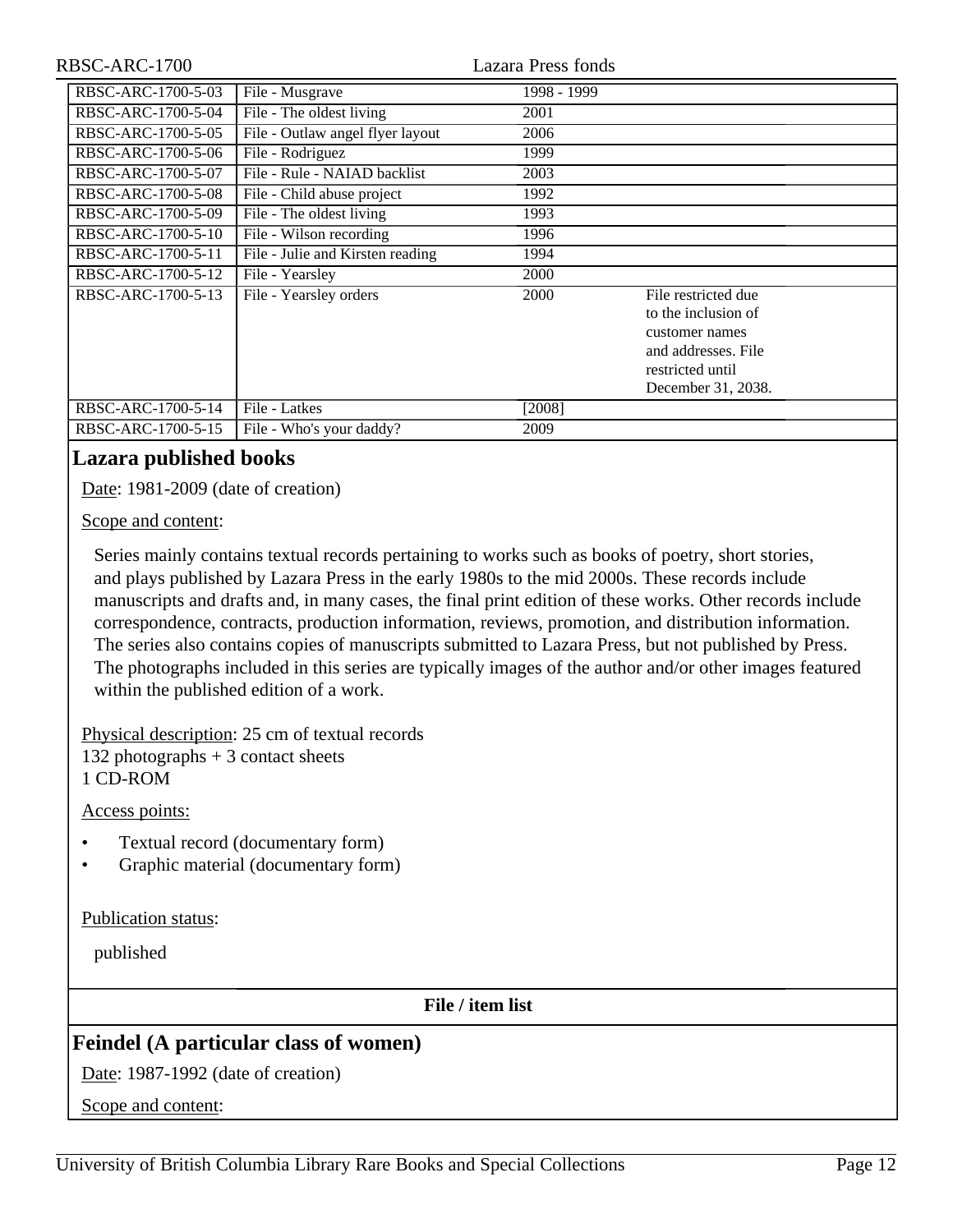Subseries contains textual records related to Janet Feindel's play  $\langle i \rangle$ A Particular Class of Women $\langle i \rangle$ i>. These records include drafts of the play and copies of correspondence and the contract between Feindel and Lazara Press. Other records include other copies of correspondence in regards to the production of the play, reviews, press releases and order forms.

Physical description: 1.5 cm of textual records

#### Publication status:

published

| File / item list   |                                                                      |           |               |           |
|--------------------|----------------------------------------------------------------------|-----------|---------------|-----------|
| Ref code           | Title                                                                | Dates     | Access status | Container |
| RBSC-ARC-1700-8-01 | File - Correspondence w author +<br>contract – A pat. class of women | 1987-1992 |               |           |
| RBSC-ARC-1700-8-02 | File - New publish - Feindel                                         | 1992-1993 |               |           |
| RBSC-ARC-1700-8-03 | File - Promotions - reviews: A pat. class<br>of [women]              | 1987-1990 |               |           |
| RBSC-ARC-1700-8-04 | File - A pat class - press release                                   | 1988      |               |           |
| RBSC-ARC-1700-8-05 | File - A pat class - order forms                                     | $[198-]$  |               |           |
| RBSC-ARC-1700-8-06 | File - Production - A particular class                               | 1988-1989 |               |           |
| RBSC-ARC-1700-8-07 | File - Janet Feindel - production draft etc.                         | 1987      |               |           |
| RBSC-ARC-1700-8-08 | File - [A particular class of women -<br>draft]                      |           |               |           |

## <span id="page-12-0"></span>**Hollingsworth (Smiling under water)**

Date: 1982-1992 (date of creation)

Scope and content:

Subseries contains textual records related to Margaret Hollingsworth's volume of short stories titled  $\langle i \rangle$ Smiling Under Water $\langle i \rangle$ . These records include drafts of the volume as well as copies of correspondence and the contract between Hollingsworth and Lazara Press. Other records include reviews and promotions of  $\langle i \rangle$ Smiling $\langle i \rangle$  and other works by Hollingsworth. The photographs are of Hollingsworth featured in the published book.

Physical description: 2.5 cm of textual records 2 photographs : b&w ; 10x12 cm

Publication status:

| File / item list   |                                                           |           |               |           |
|--------------------|-----------------------------------------------------------|-----------|---------------|-----------|
| Ref code           | Title                                                     | Dates     | Access status | Container |
| RBSC-ARC-1700-8-09 | File - Smiling under water – contract +<br>correspondence | 1989-1992 |               |           |
| RBSC-ARC-1700-8-10 | File - Smiling under water – reviews +<br>promos          | 1989-1990 |               |           |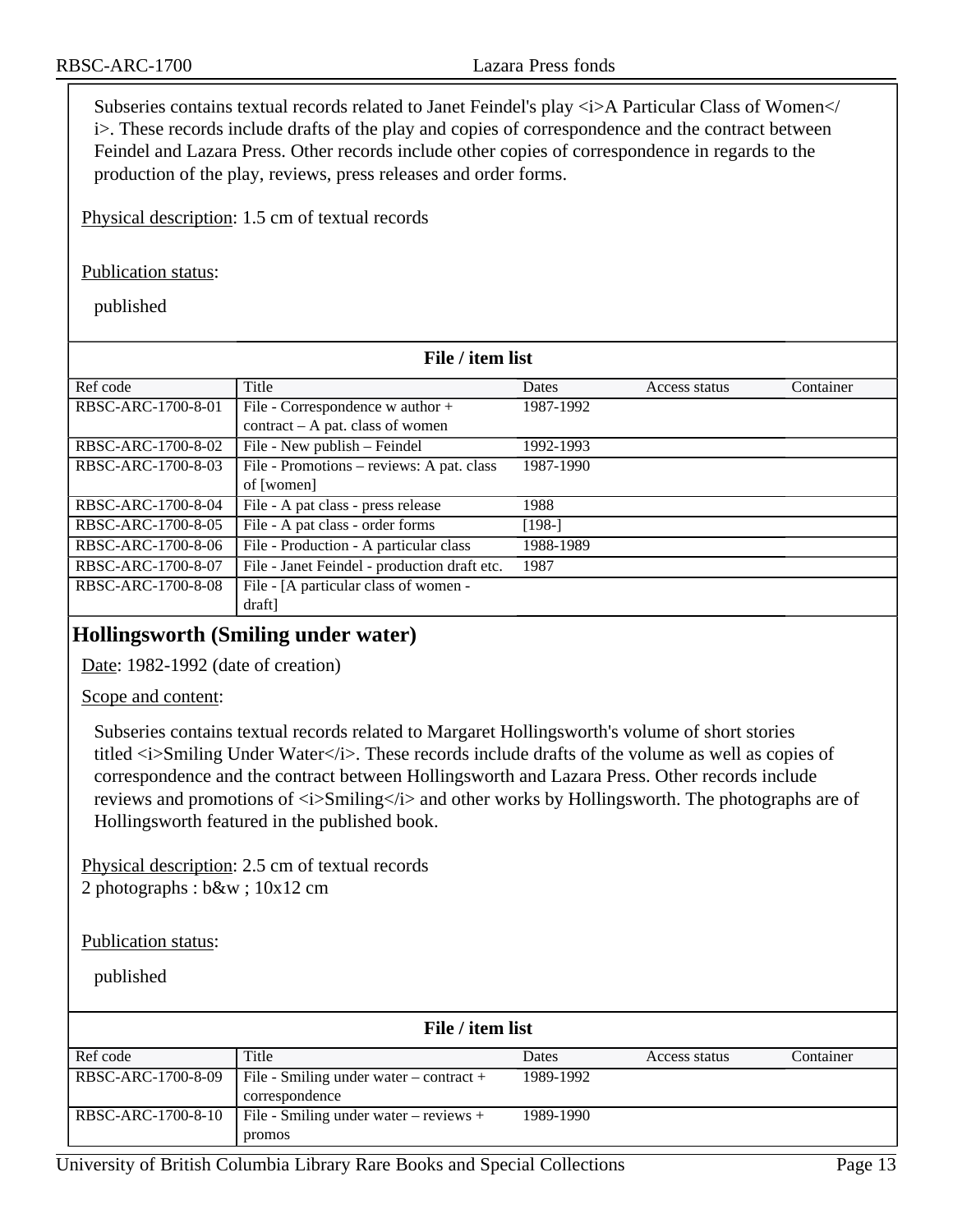| RBSC-ARC-1700           |                                                       | Lazara Press fonds |
|-------------------------|-------------------------------------------------------|--------------------|
| RBSC-ARC-1700-8-11      | File - Hollingsworth – play reviews –<br><b>PROMO</b> | 1982-1989          |
| RBSC-ARC-1700-8-12      | File - Production                                     | $[198-]$           |
| RBSC-ARC-1700-8-13      | File - Smiling $- MS$                                 |                    |
| RBSC-<br>ARC-1700-11-19 | File - Manuscript - Smiling under water               | $[198-]$           |
| RBSC-<br>ARC-1700-11-20 | File - Manuscript - Tulips (Smiling under<br>water)   | $[198-]$           |
| RBSC-<br>ARC-1700-11-21 | File - Manuscript - Smiling under water               |                    |

## <span id="page-13-0"></span>**Cameron (Sparks from the fire)**

Date: 1998-2001 (date of creation)

Scope and content:

Subseries contains textual records related to Sandy Cameron's volume of poetry titled  $\langle i \rangle$ Sparks from the Fire $\langle i \rangle$ . These records include drafts of the volume as well as copies of correspondence and the contract between Cameron and Lazara Press. Other records include reviews and promotions of  $\langle i \rangle$ Sparks $\langle i \rangle$ , as well as records related to the production of the work. The photographs contained in this subseries are images featured in the  $\langle i \rangle$ Sparks $\langle i \rangle$  publication.

Physical description: 3 cm of textual records 45 photographs

Publication status:

published

Physical description:

37 photographs : b&w negatives ; 35 mm - 7 photographs : col. ; 10x12 cm - 1 photographs : b&w ; 12x18 cm

|                    | File / item list                 |           |               |           |
|--------------------|----------------------------------|-----------|---------------|-----------|
| Ref code           | Title                            | Dates     | Access status | Container |
| RBSC-ARC-1700-8-14 | File - SPARKS - Cameron          | 1998-2001 |               |           |
| RBSC-ARC-1700-8-15 | File - Downtown Eastside poems - | 1998      |               |           |
|                    | Cameron                          |           |               |           |
| RBSC-ARC-1700-8-16 | File - [Photographs]             | [199-]    |               |           |
| RBSC-ARC-1700-8-17 | File - Sparks - promo            | 2000-2001 |               |           |

## <span id="page-13-1"></span>**Goldsmith (Second thoughts)**

Date: 1991-1999 (date of creation)

Scope and content:

Subseries contains textual records related to Elise Goldsmith's volume of poetry titled <i>Second Thoughts  $\langle i \rangle$ , as well as her poem titled  $\langle i \rangle$  War $\langle i \rangle$ . These records include drafts of the volume as well as copies of correspondence and the contract between Goldsmith and Lazara Press. Other records include reviews and promotions of  $\langle i \rangle$ Second Thoughts $\langle i \rangle$  and  $\langle i \rangle$ My War $\langle i \rangle$ , as well as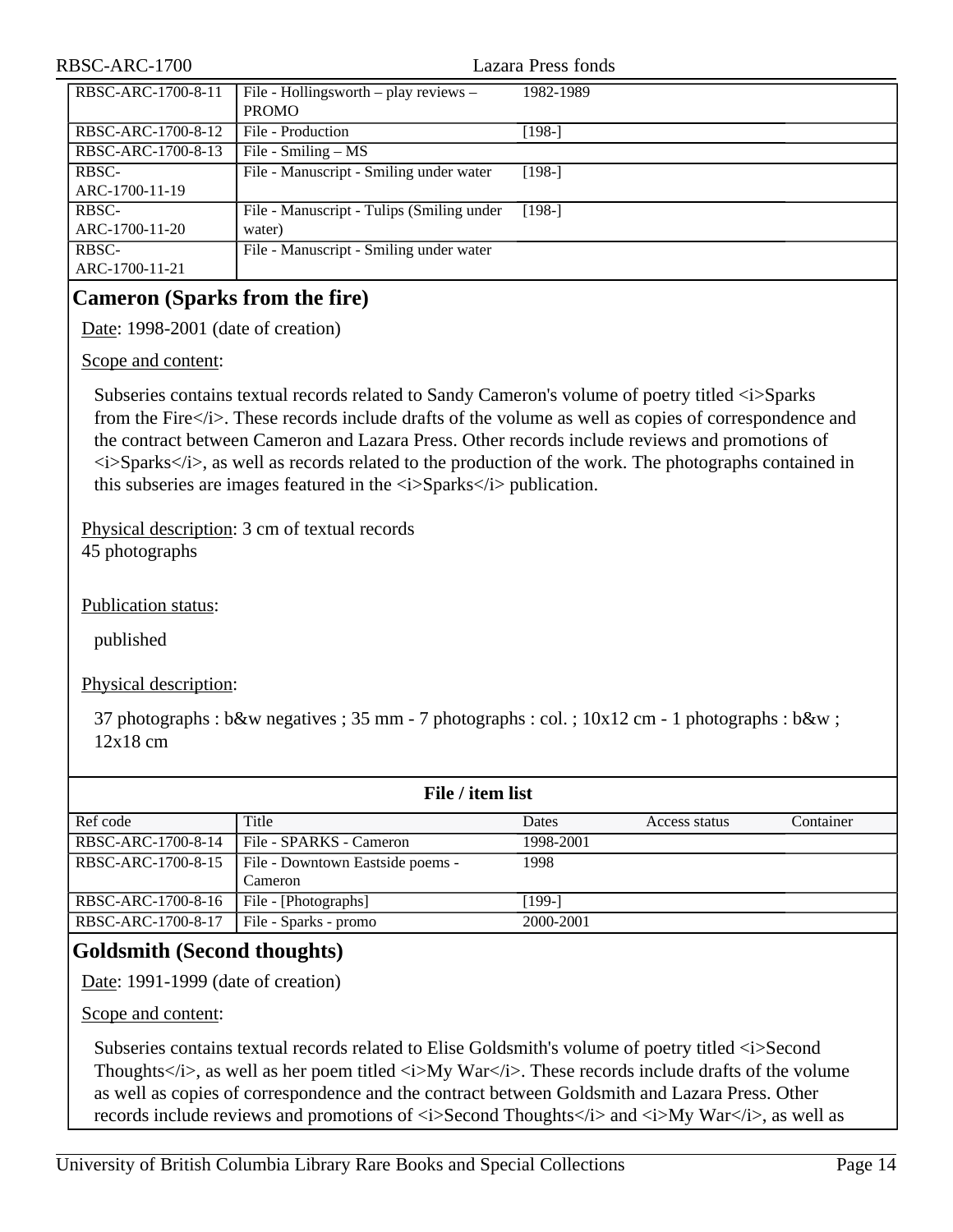records related to the production of the works. The photographs contained in this subseries are images featured in the *s*i>Second is publication.

Physical description: 3.5 cm of textual records 7 photographs

Publication status:

published

|                    | File / item list                        |              |               |           |
|--------------------|-----------------------------------------|--------------|---------------|-----------|
| Ref code           | Title                                   | <b>Dates</b> | Access status | Container |
| RBSC-ARC-1700-8-18 | File - Second thoughts                  | 1997-1999    |               |           |
|                    |                                         | 1997-1999    |               |           |
| RBSC-ARC-1700-8-19 | File - Outlook magazine                 | 1999         |               |           |
| RBSC-ARC-1700-9-01 | File - Mum's poetry                     | 1994-1999    |               |           |
| RBSC-ARC-1700-9-02 | File - My war - promo                   | 1995-1999    |               |           |
| RBSC-ARC-1700-9-03 | File - My war - reviews                 | 1995-1996    |               |           |
| RBSC-ARC-1700-9-04 | File - Penny Goldsmith - My war - order | [1995!]      |               |           |
|                    | forms                                   |              |               |           |
| RBSC-ARC-1700-9-05 | File - My war - broadsheet              | 1991         |               |           |

## <span id="page-14-0"></span>**Baxter (Death in a dumpster: A passion play for the homeless)**

Date: 2004-2007 (date of creation)

#### Scope and content:

Subseries contains textual records related to Shelia Baxter's play titled  $\langle i \rangle$ Death in a Dumpster: A Passion Play for the Homeless </i>>>>>. These records include correspondence, reviews and promotions of  $\langle i\rangle$ Death in a Dumpster $\langle i\rangle$ , as well as records related to the production of the work. The file also contains copies of promotional material for other events happening in the Downtown Eastside. The photographs contained in this subseries are images featured in the  $\langle \cdot \rangle$ Death in a Dumpster $\langle \cdot \rangle$ publication.

Physical description: 1 cm of textual records

1 CD-ROM

1 photograph : col. ; 10x15 cm

#### Publication status:

published

|                    | File / item list                    |           |               |           |
|--------------------|-------------------------------------|-----------|---------------|-----------|
| Ref code           | Title                               | Dates     | Access status | Container |
| RBSC-ARC-1700-9-06 | File - Baxter - promos              | 2006-2007 |               |           |
| RBSC-ARC-1700-9-07 | File - Baxter - Death in a dumpster | 2004-2007 |               |           |
| RBSC-ARC-1700-9-08 | File - DTES art stuff               | 2005      |               |           |
|                    |                                     |           |               |           |

#### <span id="page-14-1"></span>**Bociurkiw (Halfway to the east)**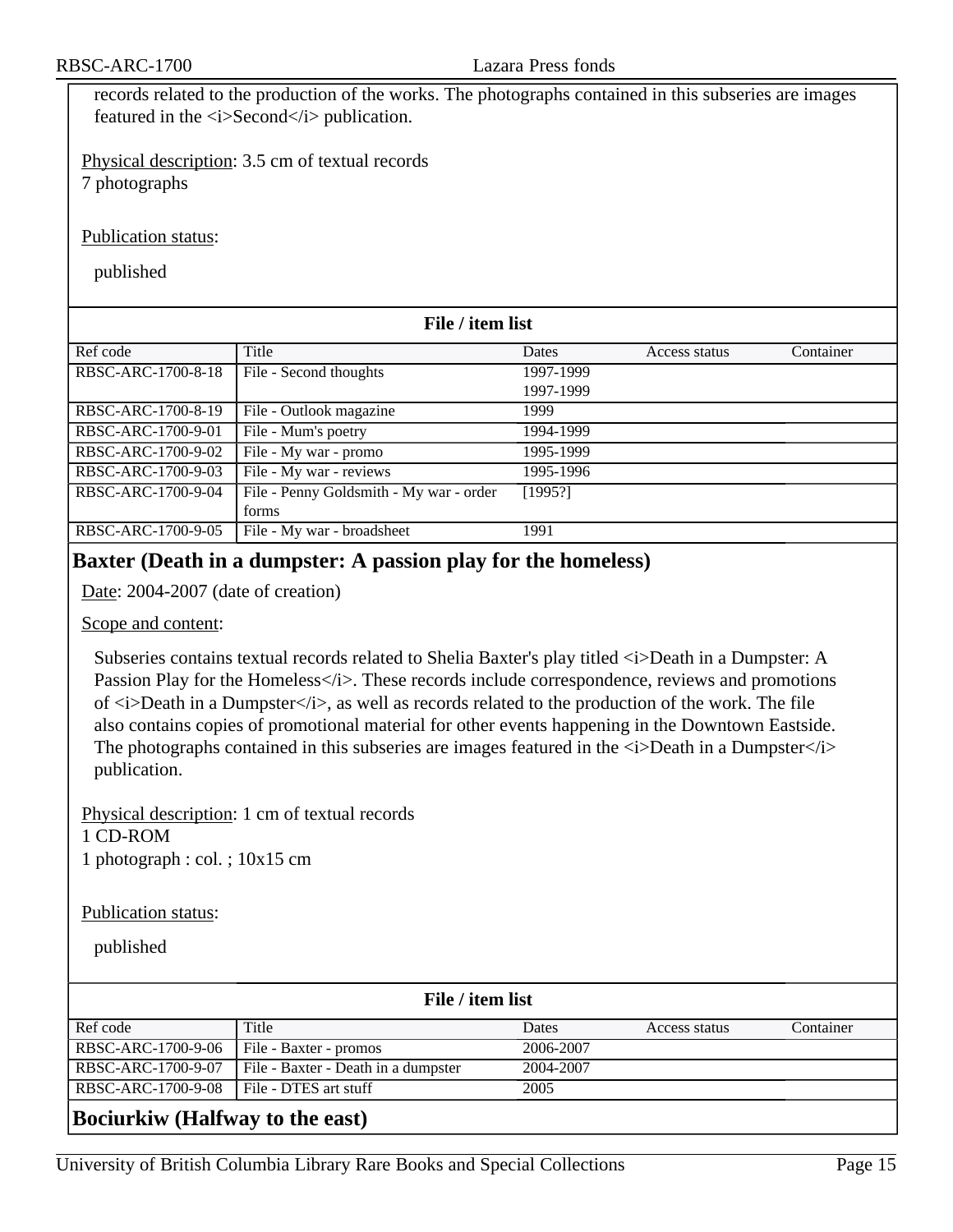RBSC-ARC-1700 Lazara Press fonds

## Date: 1998-2001 (date of creation)

Scope and content:

Subseries contains textual records related to Marusya Bociurkiw's work of poetry titled  $\langle i \rangle$ Halfway to the East $\langle i \rangle$ . These records include drafts of the work, as well as copies of correspondence and the contract between Bociurkiw and Lazara Press. Other records include other copies of correspondence related to the work, reviews and promotions of  $\langle i \rangle$ Halfway $\langle i \rangle$  and other poems by Bociurkiw, and records related to the production of the work. The subseries also contains a copy of Bociurkiw's poem "Radio Nights," both in English and in German.

Physical description: 2.5 cm of textual records

#### Publication status:

published

| File / item list   |                                             |           |               |           |
|--------------------|---------------------------------------------|-----------|---------------|-----------|
| Ref code           | Title                                       | Dates     | Access status | Container |
| RBSC-ARC-1700-9-09 | $\overline{\text{File}}$ - Reviews + promos | 1999-2002 |               |           |
| RBSC-ARC-1700-9-10 | File - Radionachte                          | $[199-]$  |               |           |
| RBSC-ARC-1700-9-11 | File - Original layout                      | $[199-]$  |               |           |
| RBSC-ARC-1700-9-12 | File - Geist: The Canadian magazine of      | 1999      |               |           |
|                    | ideas and culture                           |           |               |           |
| RBSC-ARC-1700-9-13 | File - Halfway to the east                  | 1999-2001 |               |           |
| RBSC-ARC-1700-9-14 | File - Poetry manuscript - Bociurkiw        | 1998      |               |           |
| RBSC-ARC-1700-9-15 | File - Production - 1/2 way                 | 1999      |               |           |
| RBSC-ARC-1700-9-16 | File - 1/2 way German                       | 2001      |               |           |
| RBSC-ARC-1700-9-17 | File - Halfway to the east [distribution,   | 1999-2001 |               |           |
|                    | promotion, orders]                          |           |               |           |

## <span id="page-15-0"></span>**Helen Potrebenko**

Date: 1981-1993, 2009 (date of creation)

Scope and content:

Subseries contains textual records related to the works of Helen Potrebenko published by Lazara Press, including  $\langle i \rangle$ Two Years on the Muckamuck Line $\langle i \rangle$ ,  $\langle i \rangle$ Taxi $\langle i \rangle$ ,  $\langle i \rangle$ Riding Home and Other Poems</i>, <i>Letters to Maggie</i>, <i>Hey Waitress and Other Stories</i>, <i>Life, Love + Unions  $\langle x \rangle$ ,  $\langle x \rangle$  Walking Slow $\langle x \rangle$ , and other unpublished chapbooks and collections of poems. Records include drafts and manuscripts, as well as the published editions of many of Potrebenko's works. Other records include correspondence, invoices, reviews and promotional information, distribution lists, and production records such as layouts and prototypes. The photographs in this subseries are images taken and/or selected to be featured in Potrebenko's published works.

Physical description: 9 cm of textual records 62 photographs

Publication status: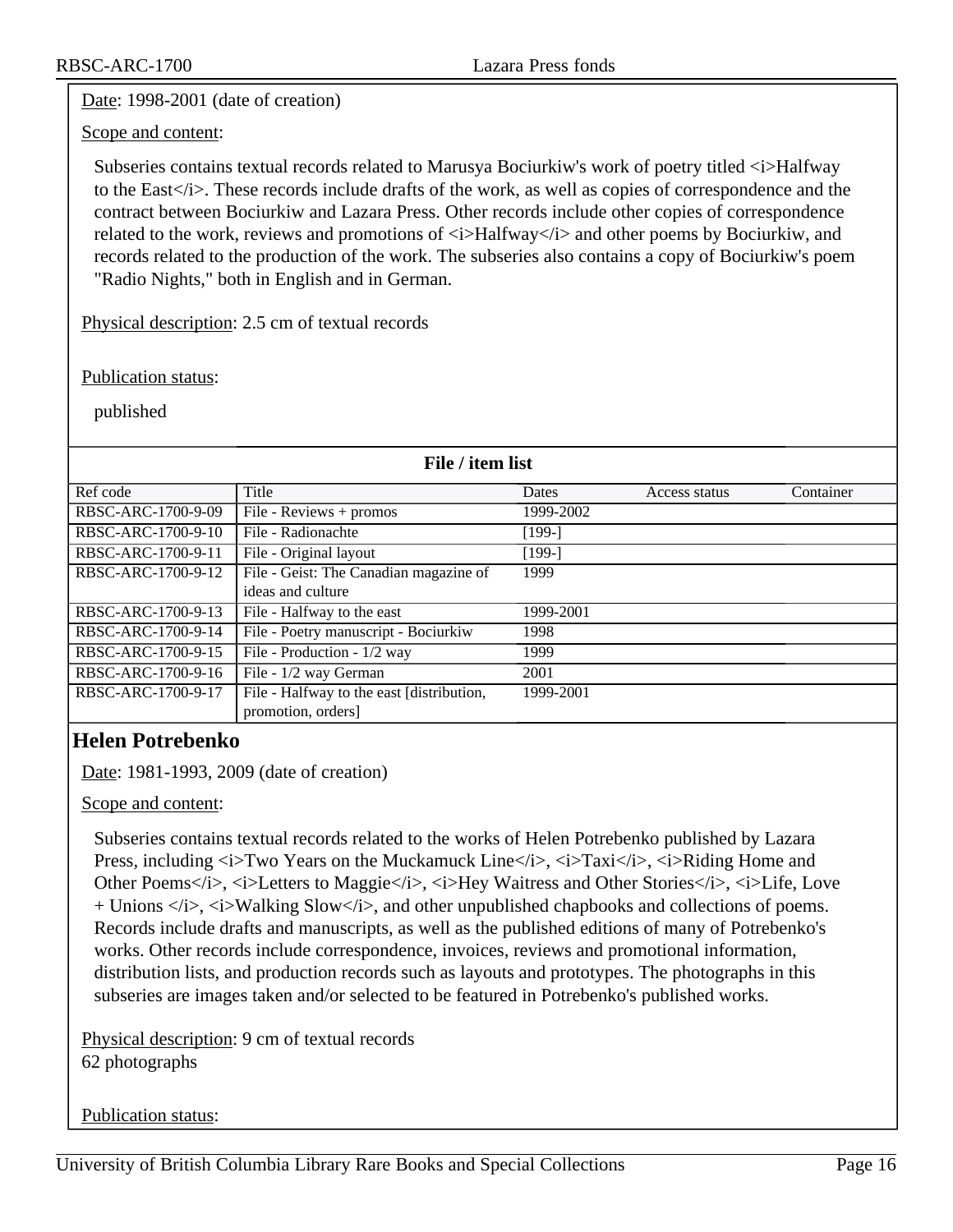published

|                    | File / item list                          |           |               |           |
|--------------------|-------------------------------------------|-----------|---------------|-----------|
| Ref code           | Title                                     | Dates     | Access status | Container |
| RBSC-ARC-1700-6-20 | File - Two years on the Muckamuck line    | 1981      |               |           |
|                    | (layout)                                  |           |               |           |
| RBSC-ARC-1700-6-21 | File - Muckamuck - receipts, etc.         | 1981-1982 |               |           |
| RBSC-ARC-1700-9-18 | File - Taxi - promo                       | 2009      |               |           |
| RBSC-ARC-1700-10-4 | File - [Letters to Maggie]                |           |               |           |
| RBSC-ARC-1700-10-5 | File - Letters to Maggie - Helen          | 1993-1998 |               |           |
| RBSC-ARC-1700-10-7 | File - Hey waitress - reviews + promos    | 1990      |               |           |
| RBSC-ARC-1700-10-8 | File - [Hey waitress] contract +          | 1989      |               |           |
|                    | correspondence                            |           |               |           |
| RBSC-ARC-1700-10-9 | File - Hey waitress - production          | 1989-1990 |               |           |
| RBSC-              | File - Cover- Hey waitress                | 1989      |               |           |
| ARC-1700-10-10     |                                           |           |               |           |
| RBSC-              | File - Ms Potrebenko - not used           | 1982-1989 |               |           |
| ARC-1700-10-11     |                                           |           |               |           |
| RBSC-              | File - Reviews, PR etc. - LL+U            | 1987-1990 |               |           |
| ARC-1700-10-12     |                                           |           |               |           |
| RBSC-              | File - Potrebenko - corresp. - contract - | 1987-1988 |               |           |
| ARC-1700-10-13     | $L,L+U$                                   |           |               |           |
| RBSC-              | File - Manuscripts + drafts - LL+U        | $[198-]$  |               |           |
| ARC-1700-10-14     |                                           |           |               |           |
| RBSC-              | File - Life, love + unions - cover        | 1987      |               |           |
| ARC-1700-10-15     |                                           |           |               |           |
| RBSC-              | File - L,L+U - extra type                 | [1987?]   |               |           |
| ARC-1700-10-16     |                                           |           |               |           |
| RBSC-              | File - Walking slow - reviews - letters + | 1985-1987 |               |           |
| ARC-1700-10-17     | copies                                    |           |               |           |
| RBSC-              | File - Walking slow - drafts -            | 1985      |               |           |
| ARC-1700-10-18     | correspondence [with] Helen               |           |               |           |
| RBSC-              | File - Walking slow - Canada Council      | 1986      |               |           |
| ARC-1700-10-19     | <b>Reading Series</b>                     |           |               |           |
| RBSC-              | File - Walking slow - promotion + dist.   | 1985-1990 |               |           |
| ARC-1700-11-01     |                                           |           |               |           |
| RBSC-              | File - Walking slow - production +        | 1985      |               |           |
| ARC-1700-11-02     | graphics                                  |           |               |           |
| RBSC-              | File - Manuscript - Hey waitress          |           |               |           |
| ARC-1700-11-22     |                                           |           |               |           |
| RBSC-              | File - [Potrebenko manuscripts]           | 1988-1989 |               |           |
| ARC-1700-12-01     |                                           |           |               |           |

## <span id="page-16-0"></span>**Smith (The oldest-living)**

Date: 1982-1993 (date of creation)

Scope and content:

Subseries contains textual records related to Pat Smith's play titled  $\langle i \rangle$ The Oldest-Living $\langle i \rangle$ . These records include correspondence, reviews and promotions of the play, as well as records related to the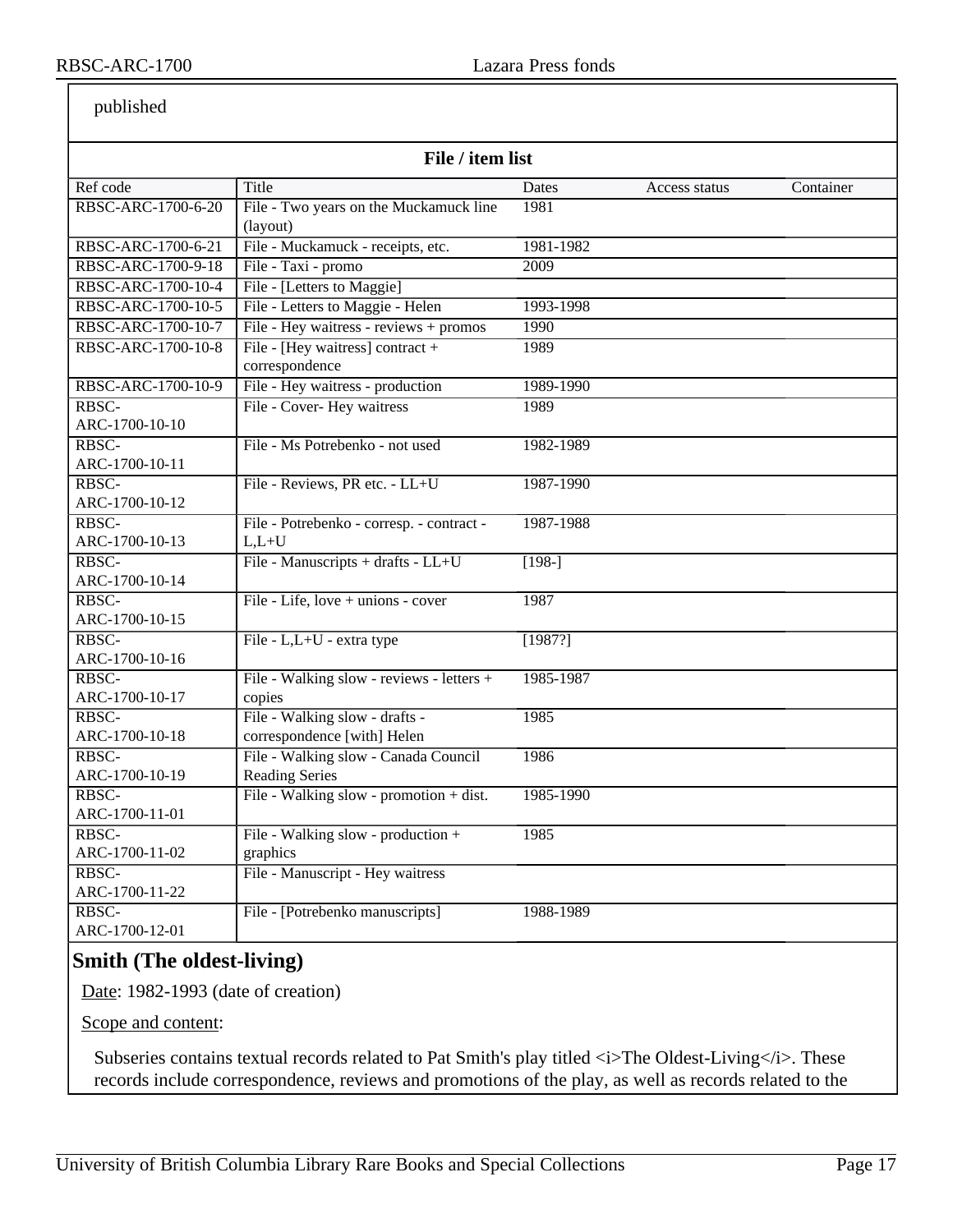production of the work. The photographs contained in this subseries are images featured in the  $\langle i \rangle$ The Oldest-Living</i> publication.

Physical description: 1.5 cm of textual records 17 photographs  $+3$  contact sheets

Publication status:

published

| File / item list |                                              |              |               |           |
|------------------|----------------------------------------------|--------------|---------------|-----------|
| Ref code         | Title                                        | <b>Dates</b> | Access status | Container |
| RBSC-            | File - The oldest living - reviews + list of | 1982,        |               |           |
| ARC-1700-11-03   | reviews                                      | 1986-1988    |               |           |
| RBSC-            | File - Old jobs of design interest           | 1986         |               |           |
| ARC-1700-11-04   |                                              |              |               |           |
| RBSC-            | File - The O-L: productions                  | 1987-1993    |               |           |
| ARC-1700-11-05   |                                              |              |               |           |
| RBSC-            | File - The oldest - living - promo           | 1986-1987    |               |           |
| ARC-1700-11-06   |                                              |              |               |           |
| RBSC-            | File - The oldest-living - correspondence    | 1985-1986    |               |           |
| ARC-1700-11-07   |                                              |              |               |           |
| RBSC-            | File - The oldest living - ms photos +       | 1986         |               |           |
| ARC-1700-11-08   | type                                         |              |               |           |

## <span id="page-17-0"></span>**Broadsides and chapbooks**

Date: 1980 - 2008, predominant 1980 - 1997 (date of creation)

Scope and content:

Series mainly contains textual records pertaining to the broadsheets and chapbooks published by Lazara Press predominately in the mid 1980s to the mid 1990s. These records include drafts of the broadsides or chapbooks, and, in many cases, the final print edition of these works. Other records includes correspondence, layouts, art, drafts, proofs, and receipts. The photographs included in this series are images featured in the published edition of the work associated with the photos.

Physical description: 7 cm of textual records 4 photographs

Access points:

- Textual record (documentary form)
- Graphic material (documentary form)

Publication status: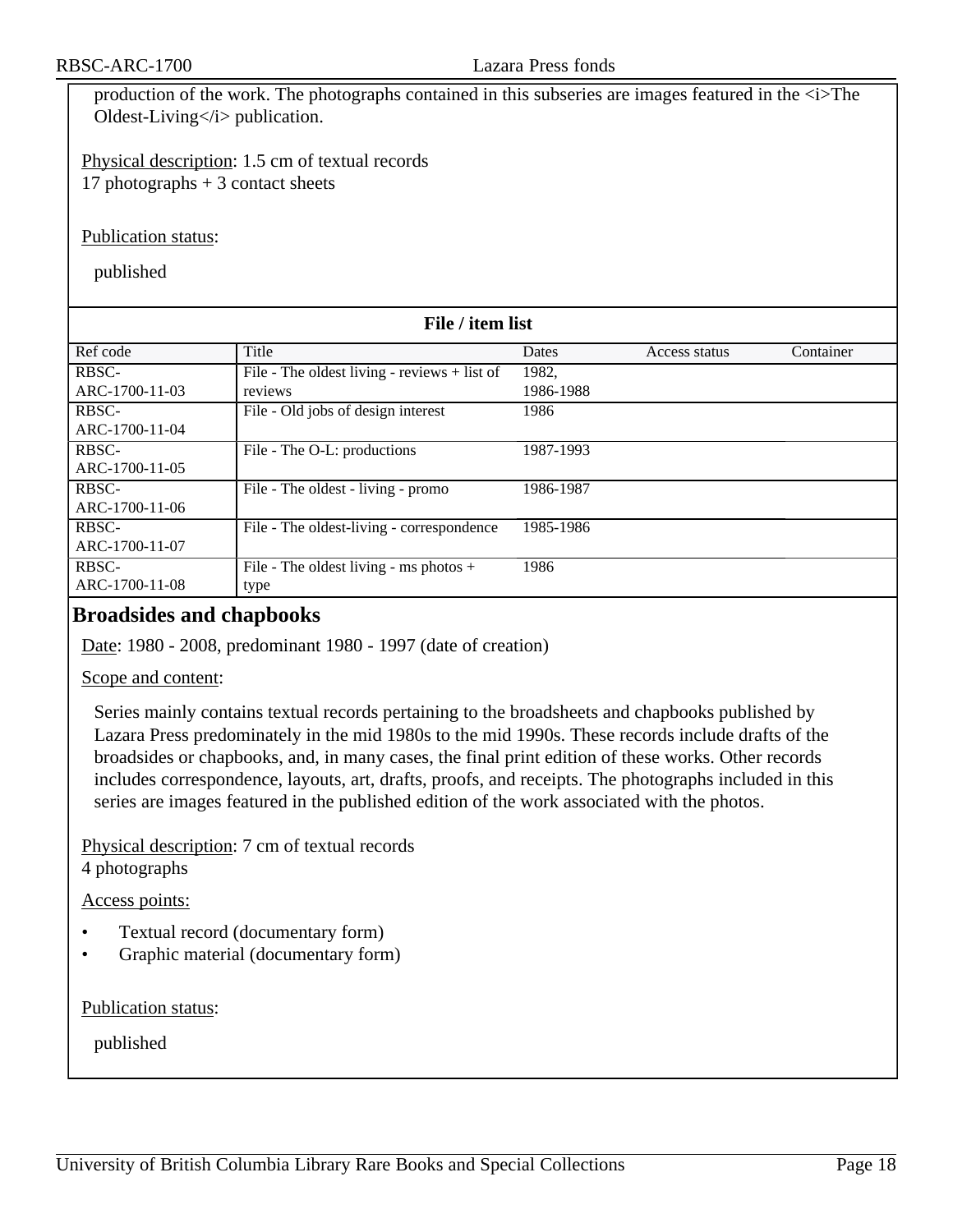<span id="page-18-0"></span>

| File / item list                                                                                                                                                                                 |
|--------------------------------------------------------------------------------------------------------------------------------------------------------------------------------------------------|
| <b>Marusya Bociurkiw</b>                                                                                                                                                                         |
| Date: $[199-] - 2001$ (date of creation)                                                                                                                                                         |
| Scope and content:                                                                                                                                                                               |
| Subseries contains two copies of Bociurkiw's poem titled $\langle i \rangle$ Not in my Name $\langle i \rangle$ and of her poem<br>titled $\langle i \rangle$ Radio Nights $\langle i \rangle$ . |
| Physical description: 2 folders of textual records                                                                                                                                               |
| <b>Publication status:</b>                                                                                                                                                                       |
| published                                                                                                                                                                                        |
| File / item list                                                                                                                                                                                 |

| Ref code           | Title                             | Dates   | Access status | Container |
|--------------------|-----------------------------------|---------|---------------|-----------|
| RBSC-ARC-1700-6-6  | File - Bociurkiw                  | 2001    |               |           |
| RBSC-ARC-1700-6-26 | File - B/S layout - Radio nights, | $199-1$ |               |           |
|                    | <b>Bociurkiw</b>                  |         |               |           |

## <span id="page-18-1"></span>**Beth Cuthand**

Date: 1986-1991 (date of creation)

Scope and content:

Subseries contains textual records pertaining to Cuthand's works including:  $\langle i \rangle$ Horse Dance to Emerald Mountain $\langle i \rangle$ ,  $\langle i \rangle$ Voices in the Waterfall $\langle i \rangle$  and  $\langle i \rangle$ Crossing the Lake $\langle i \rangle$ . Records include drafts and manuscripts, correspondence, layouts, and other publishing information about Cuthand's works.

Physical description: 2 cm of textual records

Publication status:

| File / item list        |                                                    |           |               |           |
|-------------------------|----------------------------------------------------|-----------|---------------|-----------|
| Ref code                | Title                                              | Dates     | Access status | Container |
| RBSC-ARC-1700-6-07      | File - Horse dance to emerald mountain             | 1986-1992 |               |           |
| RBSC-ARC-1700-6-08      | File - Horse dance - 1/o [layout] etc.             | 1986-1987 |               |           |
| RBSC-                   | File - Voices - Theytus                            | 1990-1991 |               |           |
| ARC-1700-11-09          |                                                    |           |               |           |
| RBSC-<br>ARC-1700-11-10 | File - Voices - originals - copies sent to<br>The. | 1990-1991 |               |           |
| RBSC-                   | File - Voices - promo + reviews                    | 1989-1990 |               |           |
| ARC-1700-11-11          |                                                    |           |               |           |
| RBSC-<br>ARC-1700-11-12 | File - Voices in the waterfall - production        | 1989      |               |           |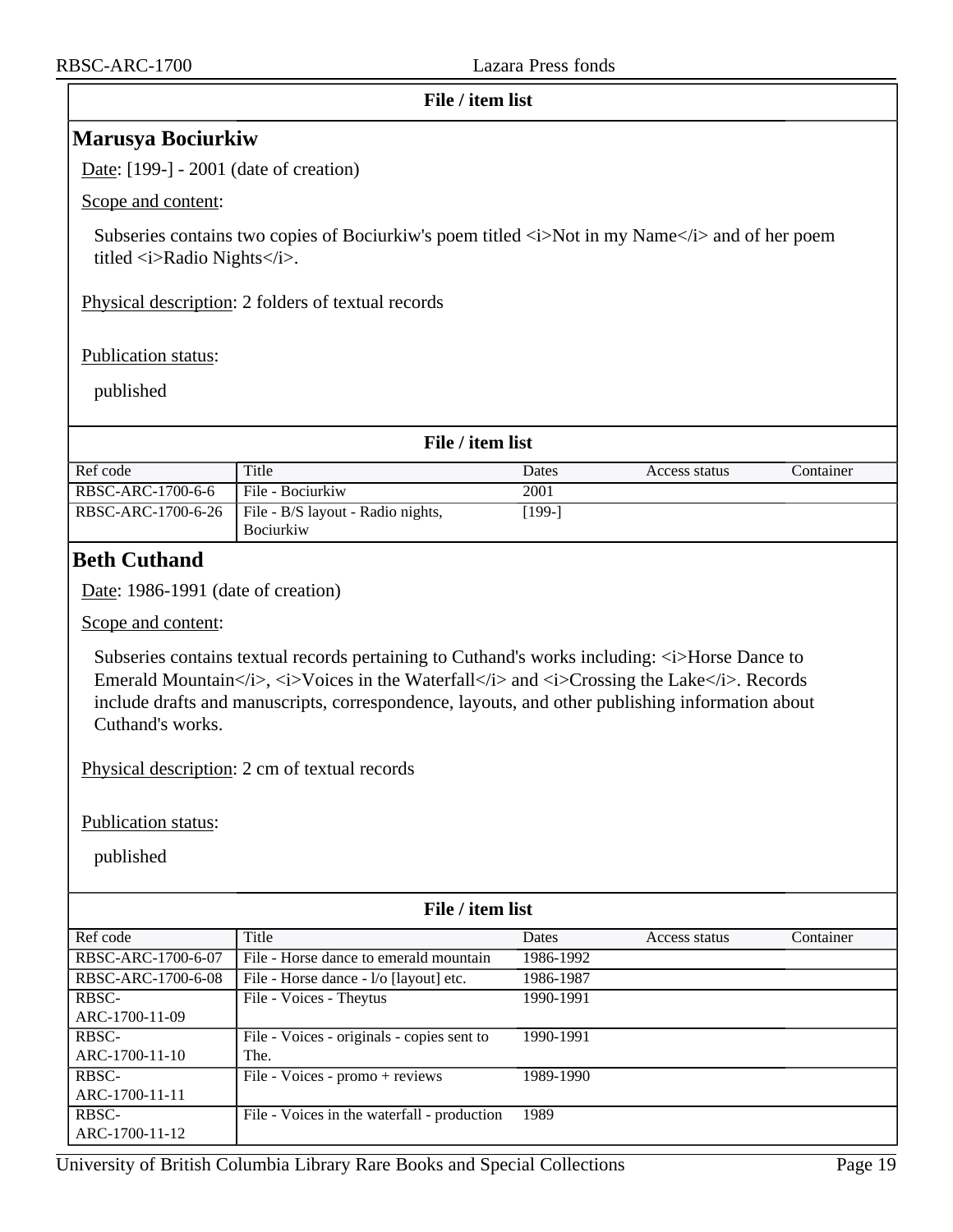<span id="page-19-1"></span><span id="page-19-0"></span>

| RBSC-ARC-1700                          |                                                                                                                                                                    | <b>Lazara Press fonds</b> |               |           |
|----------------------------------------|--------------------------------------------------------------------------------------------------------------------------------------------------------------------|---------------------------|---------------|-----------|
| RBSC-                                  | File - Voices in the waterfall - contract +                                                                                                                        | 1989-1991                 |               |           |
| ARC-1700-11-13                         | correspondence                                                                                                                                                     |                           |               |           |
| RBSC-                                  | File - Crossing the lake - Cuthand                                                                                                                                 | 1989                      |               |           |
| ARC-1700-11-14                         |                                                                                                                                                                    |                           |               |           |
| RBSC-                                  | File - Beth's book May 89 1st draft                                                                                                                                | 1989                      |               |           |
| ARC-1700-11-15                         |                                                                                                                                                                    |                           |               |           |
| RBSC-                                  | File - Cuthand - Crossing the lake                                                                                                                                 | 1988                      |               |           |
| ARC-1700-11-16                         | May/88                                                                                                                                                             |                           |               |           |
| RBSC-                                  | File - Manuscript - Voices in the                                                                                                                                  | 1989                      |               |           |
| ARC-1700-11-17                         | waterfall                                                                                                                                                          |                           |               |           |
| RBSC-<br>ARC-1700-11-18                | File - Manuscript - Horse dance on<br>emerald mountain                                                                                                             | 1987                      |               |           |
|                                        |                                                                                                                                                                    |                           |               |           |
| <b>Nomi Wall</b>                       |                                                                                                                                                                    |                           |               |           |
| Date: 1989 (date of creation)          |                                                                                                                                                                    |                           |               |           |
|                                        |                                                                                                                                                                    |                           |               |           |
| Scope and content:                     |                                                                                                                                                                    |                           |               |           |
|                                        |                                                                                                                                                                    |                           |               |           |
|                                        | Subseries contains drafts of Wall's chapbook $\langle i \rangle$ Fantasizing Pat Smith $\langle i \rangle$ . The photographs in this                               |                           |               |           |
|                                        | subseries contain images featured in the published edition of the work.                                                                                            |                           |               |           |
|                                        |                                                                                                                                                                    |                           |               |           |
|                                        | Physical description: 1 folder of textual records                                                                                                                  |                           |               |           |
| 4 photographs : $b\&w$ ; $10x15$ cm    |                                                                                                                                                                    |                           |               |           |
|                                        |                                                                                                                                                                    |                           |               |           |
| <b>Publication status:</b>             |                                                                                                                                                                    |                           |               |           |
|                                        |                                                                                                                                                                    |                           |               |           |
| published                              |                                                                                                                                                                    |                           |               |           |
|                                        |                                                                                                                                                                    |                           |               |           |
|                                        | File / item list                                                                                                                                                   |                           |               |           |
| Ref code                               | Title                                                                                                                                                              | Dates                     | Access status | Container |
| RBSC-ARC-1700-6-09                     | File - Remembering Pat - Wall 6                                                                                                                                    | 1989                      |               |           |
|                                        | chapbook                                                                                                                                                           |                           |               |           |
|                                        |                                                                                                                                                                    |                           |               |           |
| <b>Helen Potrebenko</b>                |                                                                                                                                                                    |                           |               |           |
| Date: $1998 - 1993$ (date of creation) |                                                                                                                                                                    |                           |               |           |
|                                        |                                                                                                                                                                    |                           |               |           |
| Scope and content:                     |                                                                                                                                                                    |                           |               |           |
|                                        |                                                                                                                                                                    |                           |               |           |
|                                        | Subseries contains textual records related to the broadsides created by Helen Potrebenko and published                                                             |                           |               |           |
|                                        | by Lazara Press including: $\langle i \rangle$ 17 Years and a Coffee Truck $\langle i \rangle$ , $\langle i \rangle$ "Almost Morningside" - An                     |                           |               |           |
|                                        | Excerpt, <i>Displacement</i> , <i>I Was Riding Home </i> , <i>La Critique Litteraire</i> ,                                                                         |                           |               |           |
|                                        | $\langle i \rangle$ Encore une faute de frappe toute bete $\langle i \rangle$ , $\langle i \rangle$ Dictatyping $\langle i \rangle$ , and other unpublished works. |                           |               |           |
|                                        | Records include drafts of Potrebenko's broadsides and chapbooks, and, in many cases, the published                                                                 |                           |               |           |
|                                        | editions as well. Other records include correspondence, invoices, reviews, and production records such                                                             |                           |               |           |
| as layouts and prototypes.             |                                                                                                                                                                    |                           |               |           |
|                                        |                                                                                                                                                                    |                           |               |           |
|                                        | Physical description: 2 cm of textual records                                                                                                                      |                           |               |           |
|                                        |                                                                                                                                                                    |                           |               |           |
|                                        |                                                                                                                                                                    |                           |               |           |
| Publication status:                    |                                                                                                                                                                    |                           |               |           |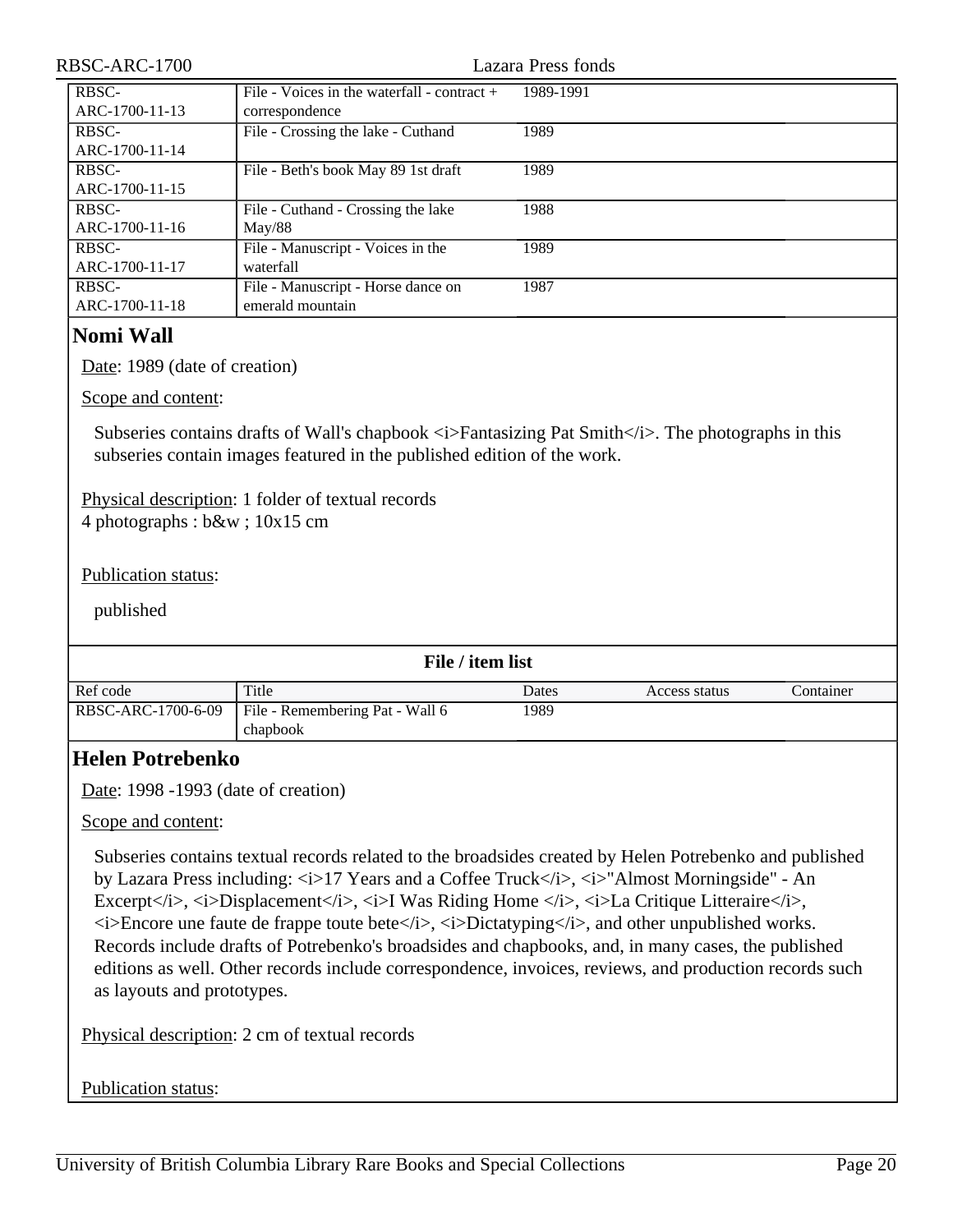published

| published                                                                                                      |                                                                                                                             |            |               |           |
|----------------------------------------------------------------------------------------------------------------|-----------------------------------------------------------------------------------------------------------------------------|------------|---------------|-----------|
| File / item list                                                                                               |                                                                                                                             |            |               |           |
| Ref code                                                                                                       | Title                                                                                                                       | Dates      | Access status | Container |
| RBSC-ARC-1700-6-10                                                                                             | File - Broadsheets - fem book fair                                                                                          | 1988       |               |           |
| RBSC-ARC-1700-6-13                                                                                             | File - Potrebenko - The rules nowadays                                                                                      | 1987-1990  |               |           |
| RBSC-ARC-1700-6-14                                                                                             | File - Maxine Gadd                                                                                                          | 1986       |               |           |
| RBSC-ARC-1700-6-22                                                                                             | File - Dictatyping - layout and original                                                                                    | 1980-1986  |               |           |
| RBSC-ARC-1700-6-23                                                                                             | File - Displacement - layout and original                                                                                   |            |               |           |
| RBSC-ARC-1700-9-19                                                                                             | File - Riding home and other poems -<br>Helen Potrebenko                                                                    | 1993       |               |           |
| RBSC-ARC-1700-9-20                                                                                             | File - Potrebenko [Drafts of Seventeen<br>years and a coffee truck, and Summer of<br>the layoffs]                           | 1982, 1992 |               |           |
| RBSC-ARC-1700-9-21                                                                                             | File - 17 years + a coffee truck                                                                                            | 1989-1993  |               |           |
| RBSC-ARC-1700-9-22                                                                                             | File - Dictatyping                                                                                                          | 1981       |               |           |
| RBSC-ARC-1700-9-23                                                                                             | File - Never published, old ones<br>[Potrebenko]                                                                            | 1976-1984  |               |           |
| RBSC-ARC-1700-9-24                                                                                             | File - Published only in anthologies,<br>broadsheet, etc.                                                                   | 1976-1984  |               |           |
| RBSC-ARC-1700-9-25                                                                                             | File - General promo - Helen                                                                                                |            |               |           |
| RBSC-ARC-1700-9-26                                                                                             | File - Conversations with Bill Wing                                                                                         | $[198-?]$  |               |           |
| RBSC-ARC-1700-9-27                                                                                             | File - Potrebenko broadsheet - Almost<br>morningside                                                                        | 1989       |               |           |
| RBSC-ARC-1700-10-1                                                                                             | File - New since Life, love + unions                                                                                        | 1987-1993  |               |           |
| RBSC-ARC-1700-10-2                                                                                             | File - Helen Potrebenko - March 1995                                                                                        | 1995       |               |           |
| RBSC-ARC-1700-10-3                                                                                             | File - Helen - Letters from Belorus                                                                                         | 1990-1994  |               |           |
| RBSC-ARC-1700-10-6                                                                                             | File - Riding home                                                                                                          | 1995       |               |           |
| <b>Milton Acorn</b><br>Date: 1988 (date of creation)<br>Scope and content:<br>Publication status:<br>published | Subseries contains drafts of Acorn's poem <i>The Tamarack Review</i> .<br>Physical description: 1 folder of textual records |            |               |           |
|                                                                                                                | File / item list                                                                                                            |            |               |           |
| Ref code                                                                                                       | Title                                                                                                                       | Dates      | Access status | Container |
| RBSC-ARC-1700-6-11                                                                                             | File - Broadsides - Acorn                                                                                                   | 1988       |               |           |

# <span id="page-20-1"></span><span id="page-20-0"></span>**Rachel Epstein**

Date: 1988 (date of creation)

Scope and content: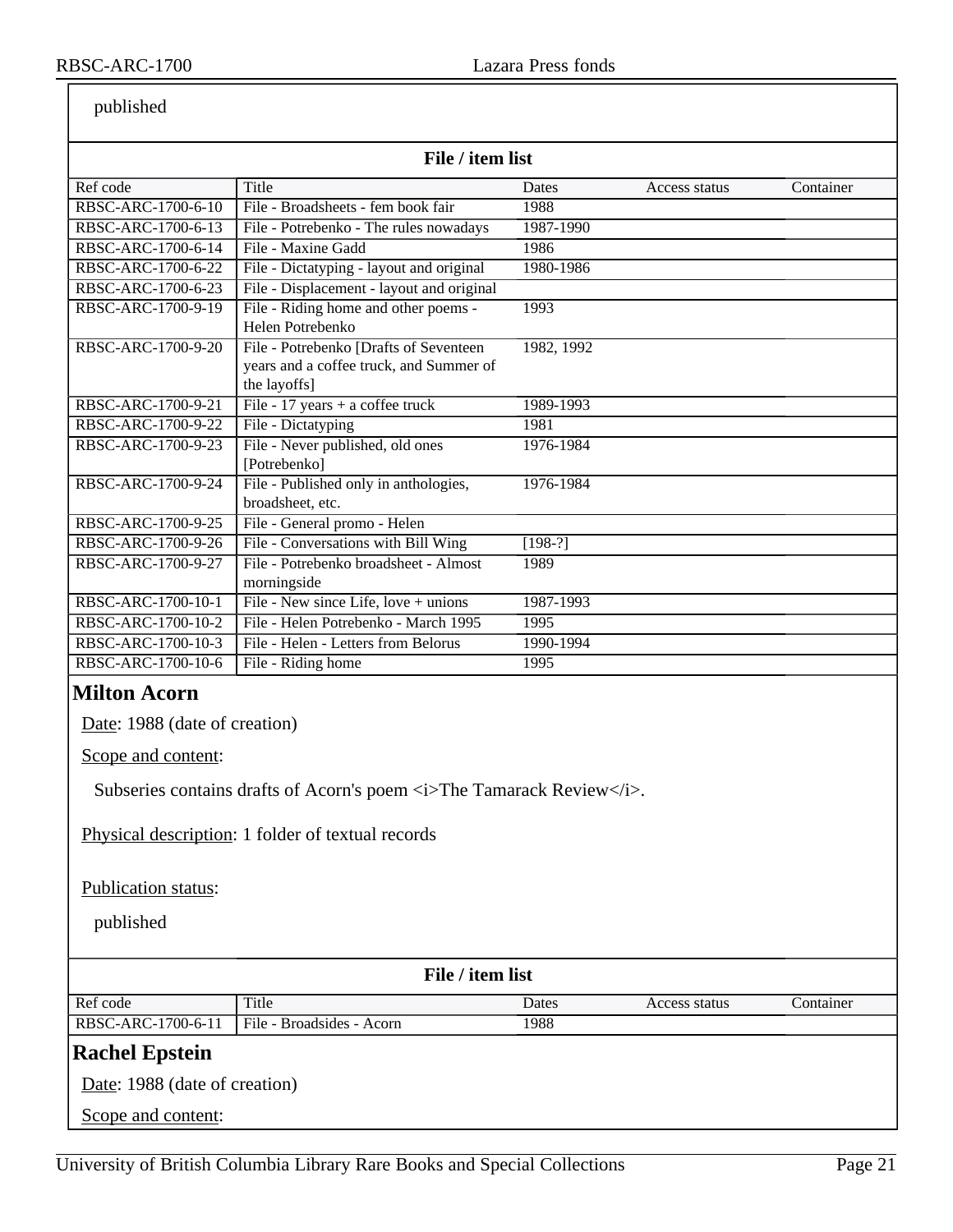Subseries contains textual records from Epstein's poem  $\langle i \rangle$  In the Sliding Passenger Seat $\langle i \rangle$ . The records include a draft of the poem, the published edition of the poem, and correspondence between Epstein and Lazara Press.

Physical description: 1 folder of textual records

Publication status:

published

| File / item list   |                       |       |               |           |
|--------------------|-----------------------|-------|---------------|-----------|
| Ref code           | Title                 | Dates | Access status | Container |
| RBSC-ARC-1700-6-12 | File - Rachel Epstein | 1988  |               |           |

## <span id="page-21-0"></span>**Leslie Pinder**

Date: 1982 (date of creation)

Scope and content:

Subseries contains textual records pertaining to Leslie Hall's poetry broadside titled  $\langle i \rangle$ 35 Stones  $\langle i \rangle$ i>. The records include drafts and layouts of the broadside, as well as copies of the published edition. Other records include correspondence, order forms, and invoices.

Physical description: 1 cm of textual records

Publication status:

published

| File / item list   |                                           |       |               |           |
|--------------------|-------------------------------------------|-------|---------------|-----------|
| Ref code           | Title                                     | Dates | Access status | Container |
| RBSC-ARC-1700-6-15 | File - 35 stones - correspondence, orders | 1982  |               |           |
| RBSC-ARC-1700-6-17 | File - 35 stones                          | 1982  |               |           |
| RBSC-ARC-1700-6-18 | File - 35 stones - receipts, etc.         | 1982  |               |           |

## <span id="page-21-1"></span>**Jacqueline Marcus**

Date: 2003 (date of creation)

Scope and content:

Subseries contains textual records pertaining to Jacqueline Marcus' poetry chapbook titled  $\langle i \rangle$ No Excuses</i>. The records include drafts of the chapbook, as well as the published edition, and copies of correspondence between Marcus and Lazara Press.

Physical description: 1 folder of textual records

#### Publication status: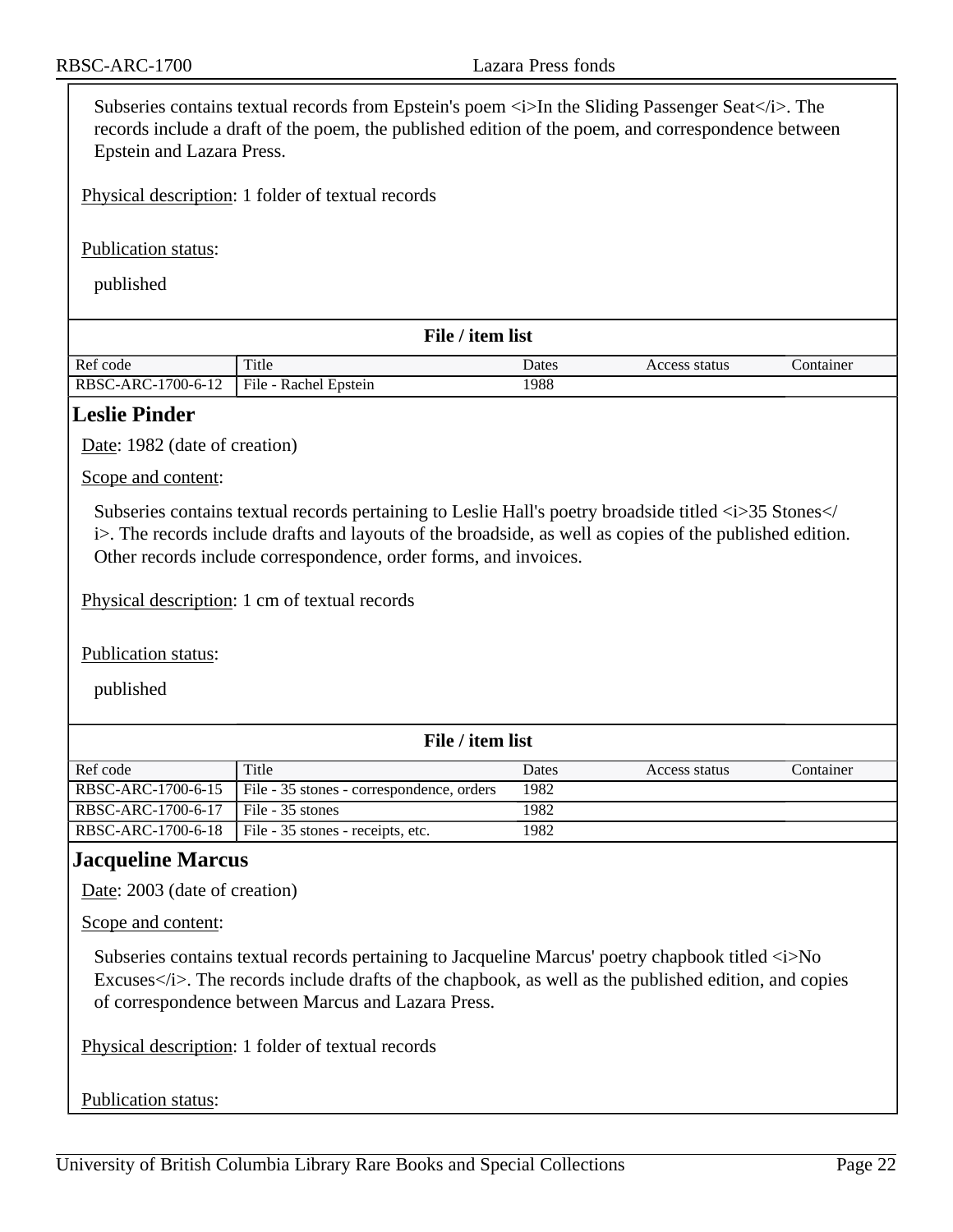<span id="page-22-2"></span><span id="page-22-1"></span><span id="page-22-0"></span>

| published                          |                                                                                                                                                                                                                                                                          |           |               |           |
|------------------------------------|--------------------------------------------------------------------------------------------------------------------------------------------------------------------------------------------------------------------------------------------------------------------------|-----------|---------------|-----------|
|                                    | File / item list                                                                                                                                                                                                                                                         |           |               |           |
| Ref code                           | Title                                                                                                                                                                                                                                                                    | Dates     | Access status | Container |
| RBSC-ARC-1700-6-16                 | File - Jac's poems                                                                                                                                                                                                                                                       | 2003      |               |           |
| <b>Erin Mouré</b>                  |                                                                                                                                                                                                                                                                          |           |               |           |
| Date: 1983 (date of creation)      |                                                                                                                                                                                                                                                                          |           |               |           |
| Scope and content:                 |                                                                                                                                                                                                                                                                          |           |               |           |
|                                    | Subseries contains textual records pertaining to Erin Mouré's poem $\langle i \rangle$ Coming Forward $\langle i \rangle$ . The<br>records include a draft and the final published edition of the poem, as well as two invoices.                                         |           |               |           |
|                                    | Physical description: 1 folder of textual records                                                                                                                                                                                                                        |           |               |           |
| Publication status:                |                                                                                                                                                                                                                                                                          |           |               |           |
| published                          |                                                                                                                                                                                                                                                                          |           |               |           |
|                                    |                                                                                                                                                                                                                                                                          |           |               |           |
|                                    | File / item list                                                                                                                                                                                                                                                         |           |               |           |
| Ref code                           | Title                                                                                                                                                                                                                                                                    | Dates     | Access status | Container |
| RBSC-ARC-1700-6-19                 | File - Mouré                                                                                                                                                                                                                                                             | 1983      |               |           |
| Jo Corrello                        |                                                                                                                                                                                                                                                                          |           |               |           |
| Date: 1982-1983 (date of creation) |                                                                                                                                                                                                                                                                          |           |               |           |
| Scope and content:                 |                                                                                                                                                                                                                                                                          |           |               |           |
|                                    | Subseries contains textual records pertaining to Jo Corrillo's broadside poem <i>And When You<br/>Leave Take Your Pictures with You</i> . Records include drafts and the final published edition of the<br>broadside, as well as correspondence, invoices, and receipts. |           |               |           |
|                                    | Physical description: 1 folder of textual records                                                                                                                                                                                                                        |           |               |           |
| Publication status:                |                                                                                                                                                                                                                                                                          |           |               |           |
| published                          |                                                                                                                                                                                                                                                                          |           |               |           |
|                                    | File / item list                                                                                                                                                                                                                                                         |           |               |           |
| Ref code                           | Title                                                                                                                                                                                                                                                                    | Dates     | Access status | Container |
| RBSC-ARC-1700-6-25                 | File - And when you leave, take your<br>pictures with you - correspondence and<br>receipts                                                                                                                                                                               | 1982-1983 |               |           |
| pj flaming                         |                                                                                                                                                                                                                                                                          |           |               |           |
| Date: 1994-1996 (date of creation) |                                                                                                                                                                                                                                                                          |           |               |           |
| Scope and content:                 |                                                                                                                                                                                                                                                                          |           |               |           |
|                                    |                                                                                                                                                                                                                                                                          |           |               |           |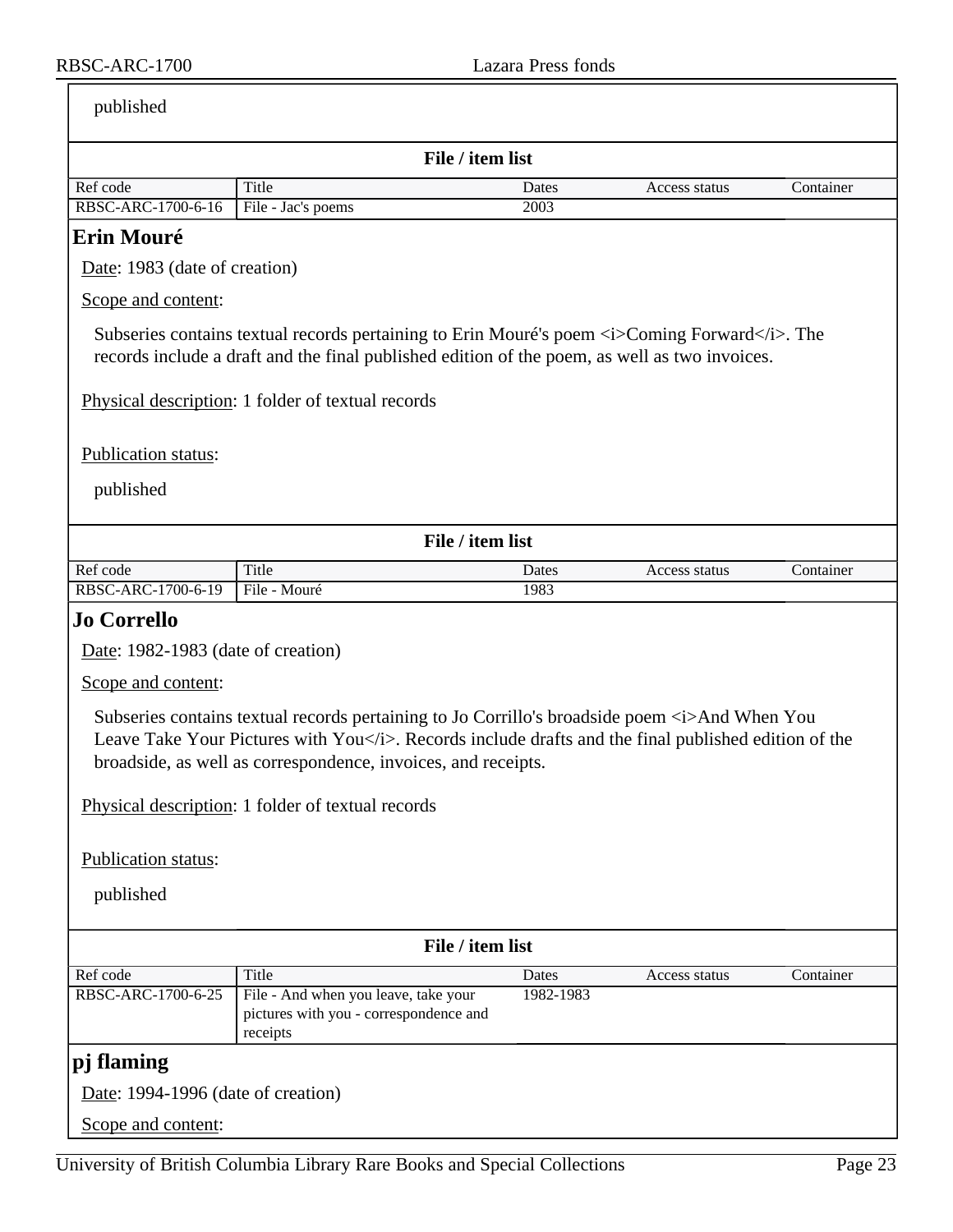Subseries contains textual records pertaining to pj flemming's broadside poem titled  $\langle i \rangle$ Santa Cowboy Down on Main Street</i>. The records include copies of the published broadside, as well as other records such as copies of correspondence between flemming and Lazara Press, invoices, and publishing information.

Physical description: 2 folders of textual records

Publication status:

published

| File / item list   |                             |           |               |           |
|--------------------|-----------------------------|-----------|---------------|-----------|
| Ref code           | Title                       | Dates     | Access status | Container |
| RBSC-ARC-1700-6-27 | File - pj flaming broadside | 1994      |               |           |
| RBSC-ARC-1700-6-28 | File - Pam Fleming          | 1994-1996 |               |           |

## <span id="page-23-0"></span>**Jaqueline Oker**

Date: 1995-2001 (date of creation)

Scope and content:

Subseries contains textual records related to Jacqueline Oker's broadside poem titled  $\langle i \rangle$ Remember $\langle i \rangle$ i>. The records include drafts of the poem, as well as the published broadside. Other records include Oker's biographical information, correspondence, and copies of other unpublished poems written by Oker.

Physical description: 1 folder of textual records

Publication status:

published

| File / item list   |                                          |           |               |           |
|--------------------|------------------------------------------|-----------|---------------|-----------|
| Ref code           | Title                                    | Dates     | Access status | Container |
| RBSC-ARC-1700-6-29 | File - Jacqueline Oker - b/s [broadside] | 1995-2001 |               |           |

### <span id="page-23-1"></span>**Laurie Nerman**

Date: 2007-2008 (date of creation)

Scope and content:

Subseries contains a copy of Laurie Nerman's broadside  $\langle i \rangle$ When Activism Stops $\langle i \rangle$  and correspondence.

Physical description: 1 folder of textual records

Publication status: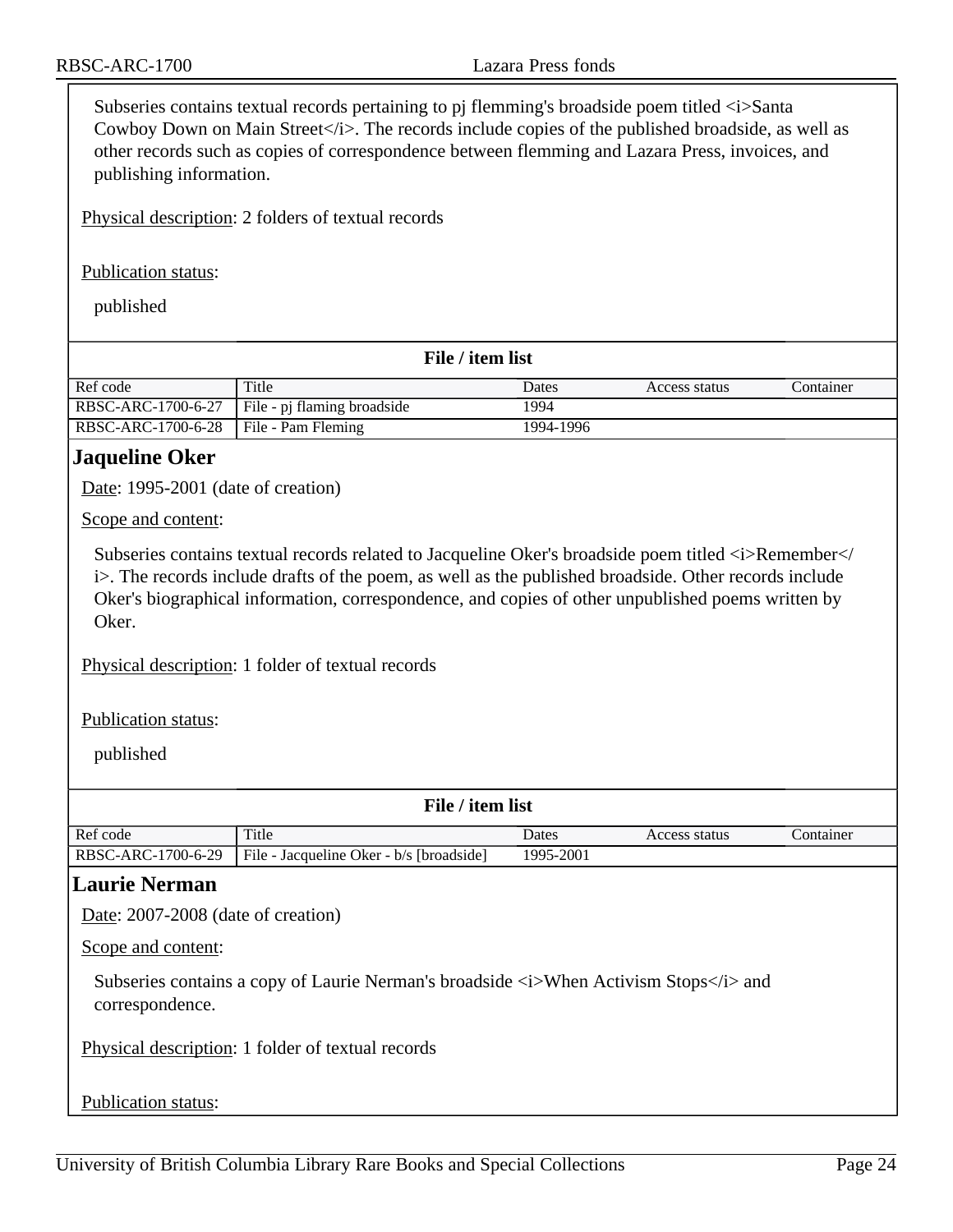| published |
|-----------|
|           |

<span id="page-24-2"></span><span id="page-24-1"></span><span id="page-24-0"></span>

|                                        | File / item list                                                                                                                                                                                                                       |           |               |           |
|----------------------------------------|----------------------------------------------------------------------------------------------------------------------------------------------------------------------------------------------------------------------------------------|-----------|---------------|-----------|
| Ref code                               | Title                                                                                                                                                                                                                                  | Dates     | Access status | Container |
| RBSC-ARC-1700-6-30                     | File - Lauri Nerman - When activism<br>stops                                                                                                                                                                                           | 2007-2008 |               |           |
| <b>Audrey Thomas</b>                   |                                                                                                                                                                                                                                        |           |               |           |
| Date: 1983 (date of creation)          |                                                                                                                                                                                                                                        |           |               |           |
| Scope and content:                     |                                                                                                                                                                                                                                        |           |               |           |
|                                        | File contains textual records pertaining to Audrey Thomas' poem, $\langle i \rangle$ Intertidal Life: An Excerpt $\langle i \rangle$ .<br>The records include drafts, correspondence, and copies of the published edition of the poem. |           |               |           |
|                                        | Physical description: 1 folder of textual records                                                                                                                                                                                      |           |               |           |
| Publication status:                    |                                                                                                                                                                                                                                        |           |               |           |
| published                              |                                                                                                                                                                                                                                        |           |               |           |
| File / item list                       |                                                                                                                                                                                                                                        |           |               |           |
| Ref code                               | Title                                                                                                                                                                                                                                  | Dates     | Access status | Container |
| RBSC-ARC-1700-6-32                     | File - Audrey Thomas - Intertidal life                                                                                                                                                                                                 | 1983      |               |           |
| <b>Susan Musgrave</b>                  |                                                                                                                                                                                                                                        |           |               |           |
| Date: 1997 (date of creation)          |                                                                                                                                                                                                                                        |           |               |           |
| Scope and content:                     |                                                                                                                                                                                                                                        |           |               |           |
| $amateurs <\!\!i>$ .                   | Subseries contains two copies of Musgrave's broadside <i>The situation in which we are both</i>                                                                                                                                        |           |               |           |
|                                        | Physical description: 1 folder of textual records                                                                                                                                                                                      |           |               |           |
| Publication status:                    |                                                                                                                                                                                                                                        |           |               |           |
| published                              |                                                                                                                                                                                                                                        |           |               |           |
|                                        | File / item list                                                                                                                                                                                                                       |           |               |           |
| Ref code                               | <b>Title</b>                                                                                                                                                                                                                           | Dates     | Access status | Container |
| RBSC-ARC-1700-6-31                     | File - Susan Musgrave                                                                                                                                                                                                                  | 1997      |               |           |
| <b>Discussion Series</b>               |                                                                                                                                                                                                                                        |           |               |           |
| Date: [198-] - 2008 (date of creation) |                                                                                                                                                                                                                                        |           |               |           |
| Scope and content:                     |                                                                                                                                                                                                                                        |           |               |           |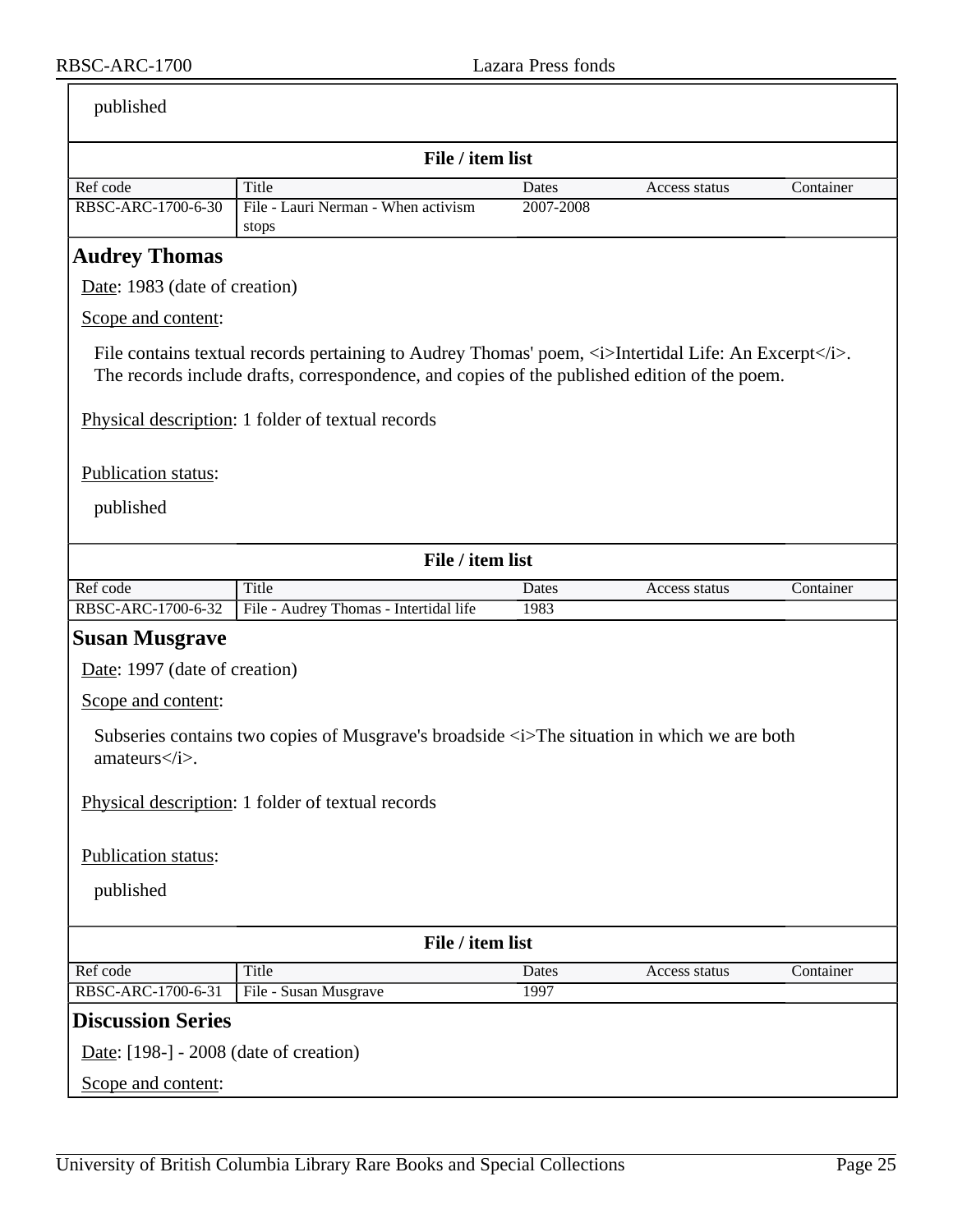Series contains textual records related to Lazara Press's  $\langle i \rangle$ Discussion Series $\langle i \rangle$  publications. These publications are described on Lazara's website as being "a forum for provocative and challenging essays and speeches which address current issues of interest and concern". The series contains both drafts and final copies of each essay, as well as other records such as correspondence, contracts, distribution and cataloguing information, newspaper and magazine clippings, and court transcripts.

Physical description: 7.5 cm of textual records 1 CD ROM

Access points:

• Textual record (documentary form)

Publication status:

published

**File / item list**

### <span id="page-25-0"></span>**General**

Date: [198-?] - 1997 (date of creation)

Scope and content:

Subseries contains general textual records pertaining to Lazara Press' Discussion Series publications, such as mailing lists and inquiries made to and from Goldsmith about potential future publications in the series.

Physical description: 2 folders of textual records

Publication status:

published

| File / item list   |                                          |           |               |           |
|--------------------|------------------------------------------|-----------|---------------|-----------|
| Ref code           | Title                                    | Dates     | Access status | Container |
| RBSC-ARC-1700-7-01 | File - Legal mailing list                | [198-?]   |               |           |
| RBSC-ARC-1700-7-02 | File - Chapbooks - general inquiries etc | 1993-1997 |               |           |

## <span id="page-25-1"></span>**barbara findlay**

Date: 1991-2001 (date of creation)

Scope and content:

Subseries contains textual records pertaining to barbara findlay's "With All of Who We Are: A Discussion of Oppression and Dominance" publication in Lazara Press' Discussion Series. The subseries contains drafts of the publication, as well as the final copy. Other records include correspondence, distribution information, Cancopy information, and reviews of the chapbook.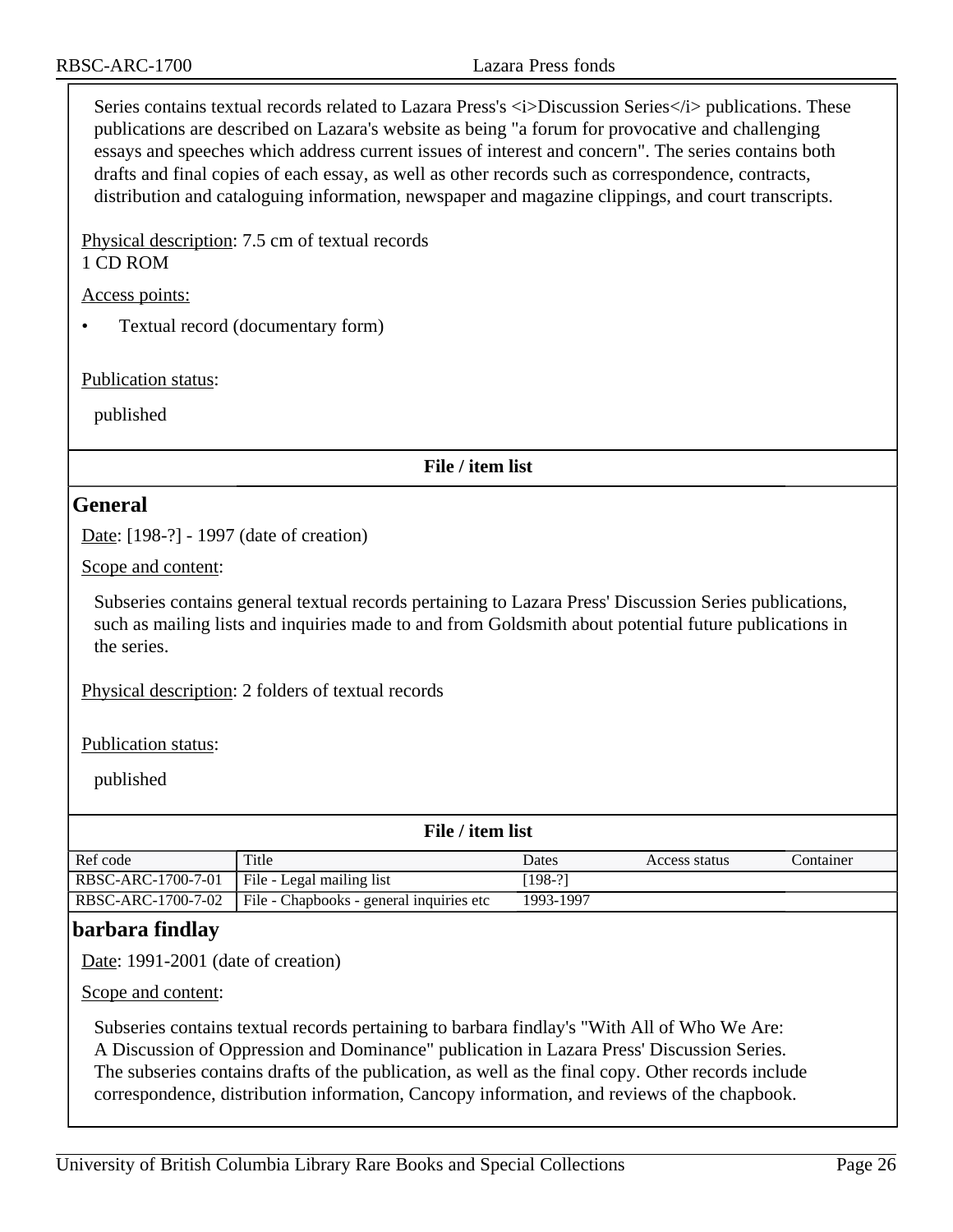<span id="page-26-1"></span><span id="page-26-0"></span>

|                                                                                                                                                                                                                                                                                                                                    | Physical description: 1.5 cm of textual records                                                                                                                                                                                                                                                                                                                                                  |                        |               |           |  |  |  |  |
|------------------------------------------------------------------------------------------------------------------------------------------------------------------------------------------------------------------------------------------------------------------------------------------------------------------------------------|--------------------------------------------------------------------------------------------------------------------------------------------------------------------------------------------------------------------------------------------------------------------------------------------------------------------------------------------------------------------------------------------------|------------------------|---------------|-----------|--|--|--|--|
| Publication status:                                                                                                                                                                                                                                                                                                                |                                                                                                                                                                                                                                                                                                                                                                                                  |                        |               |           |  |  |  |  |
| published                                                                                                                                                                                                                                                                                                                          |                                                                                                                                                                                                                                                                                                                                                                                                  |                        |               |           |  |  |  |  |
|                                                                                                                                                                                                                                                                                                                                    |                                                                                                                                                                                                                                                                                                                                                                                                  |                        |               |           |  |  |  |  |
| File / item list                                                                                                                                                                                                                                                                                                                   |                                                                                                                                                                                                                                                                                                                                                                                                  |                        |               |           |  |  |  |  |
| Ref code                                                                                                                                                                                                                                                                                                                           | Title                                                                                                                                                                                                                                                                                                                                                                                            | Dates                  | Access status | Container |  |  |  |  |
| RBSC-ARC-1700-7-03<br>RBSC-ARC-1700-7-04                                                                                                                                                                                                                                                                                           | File - B. Findlay<br>File - Discussions series reviews                                                                                                                                                                                                                                                                                                                                           | 1991-2001<br>1991-1996 |               |           |  |  |  |  |
| <b>Jack Anawak</b>                                                                                                                                                                                                                                                                                                                 |                                                                                                                                                                                                                                                                                                                                                                                                  |                        |               |           |  |  |  |  |
| Date: 2005-2008 (date of creation)                                                                                                                                                                                                                                                                                                 |                                                                                                                                                                                                                                                                                                                                                                                                  |                        |               |           |  |  |  |  |
| Scope and content:                                                                                                                                                                                                                                                                                                                 |                                                                                                                                                                                                                                                                                                                                                                                                  |                        |               |           |  |  |  |  |
|                                                                                                                                                                                                                                                                                                                                    |                                                                                                                                                                                                                                                                                                                                                                                                  |                        |               |           |  |  |  |  |
| Subseries contains textual records pertaining to Jack Anawak's "Who is Equal? The Passage of<br>Nunavut's First Human Rights Act" publication in Lazara Press' Discussion Series. The subseries<br>contains drafts of the publication, as well as the final copy. Other records include correspondence<br>related to the chapbook. |                                                                                                                                                                                                                                                                                                                                                                                                  |                        |               |           |  |  |  |  |
| Physical description: 2 folders of textual records                                                                                                                                                                                                                                                                                 |                                                                                                                                                                                                                                                                                                                                                                                                  |                        |               |           |  |  |  |  |
| Publication status:                                                                                                                                                                                                                                                                                                                |                                                                                                                                                                                                                                                                                                                                                                                                  |                        |               |           |  |  |  |  |
| published                                                                                                                                                                                                                                                                                                                          |                                                                                                                                                                                                                                                                                                                                                                                                  |                        |               |           |  |  |  |  |
| File / item list                                                                                                                                                                                                                                                                                                                   |                                                                                                                                                                                                                                                                                                                                                                                                  |                        |               |           |  |  |  |  |
| Ref code                                                                                                                                                                                                                                                                                                                           | Title                                                                                                                                                                                                                                                                                                                                                                                            | Dates                  | Access status | Container |  |  |  |  |
|                                                                                                                                                                                                                                                                                                                                    | File - Anawak - general                                                                                                                                                                                                                                                                                                                                                                          | 2005-2008              |               |           |  |  |  |  |
|                                                                                                                                                                                                                                                                                                                                    | File - Anawak - production                                                                                                                                                                                                                                                                                                                                                                       | 2005                   |               |           |  |  |  |  |
| <b>Ursula Franklin</b>                                                                                                                                                                                                                                                                                                             |                                                                                                                                                                                                                                                                                                                                                                                                  |                        |               |           |  |  |  |  |
| Date: 1995-2006 (date of creation)                                                                                                                                                                                                                                                                                                 |                                                                                                                                                                                                                                                                                                                                                                                                  |                        |               |           |  |  |  |  |
| Scope and content:                                                                                                                                                                                                                                                                                                                 |                                                                                                                                                                                                                                                                                                                                                                                                  |                        |               |           |  |  |  |  |
| newsclippings.                                                                                                                                                                                                                                                                                                                     | Subseries contains textual records pertaining to Ursula Franklin's "Every Tool Shapes the Task:<br>Communities & the Information Highway" publication in Lazara Press' Discussion Series. The<br>subseries contains drafts of the publication, as well as the final copy. Other records include<br>correspondence, the contract between Franklin and Lazara Press, distribution information, and |                        |               |           |  |  |  |  |
|                                                                                                                                                                                                                                                                                                                                    | Physical description: 1.5 cm of textual records                                                                                                                                                                                                                                                                                                                                                  |                        |               |           |  |  |  |  |
| Publication status:                                                                                                                                                                                                                                                                                                                |                                                                                                                                                                                                                                                                                                                                                                                                  |                        |               |           |  |  |  |  |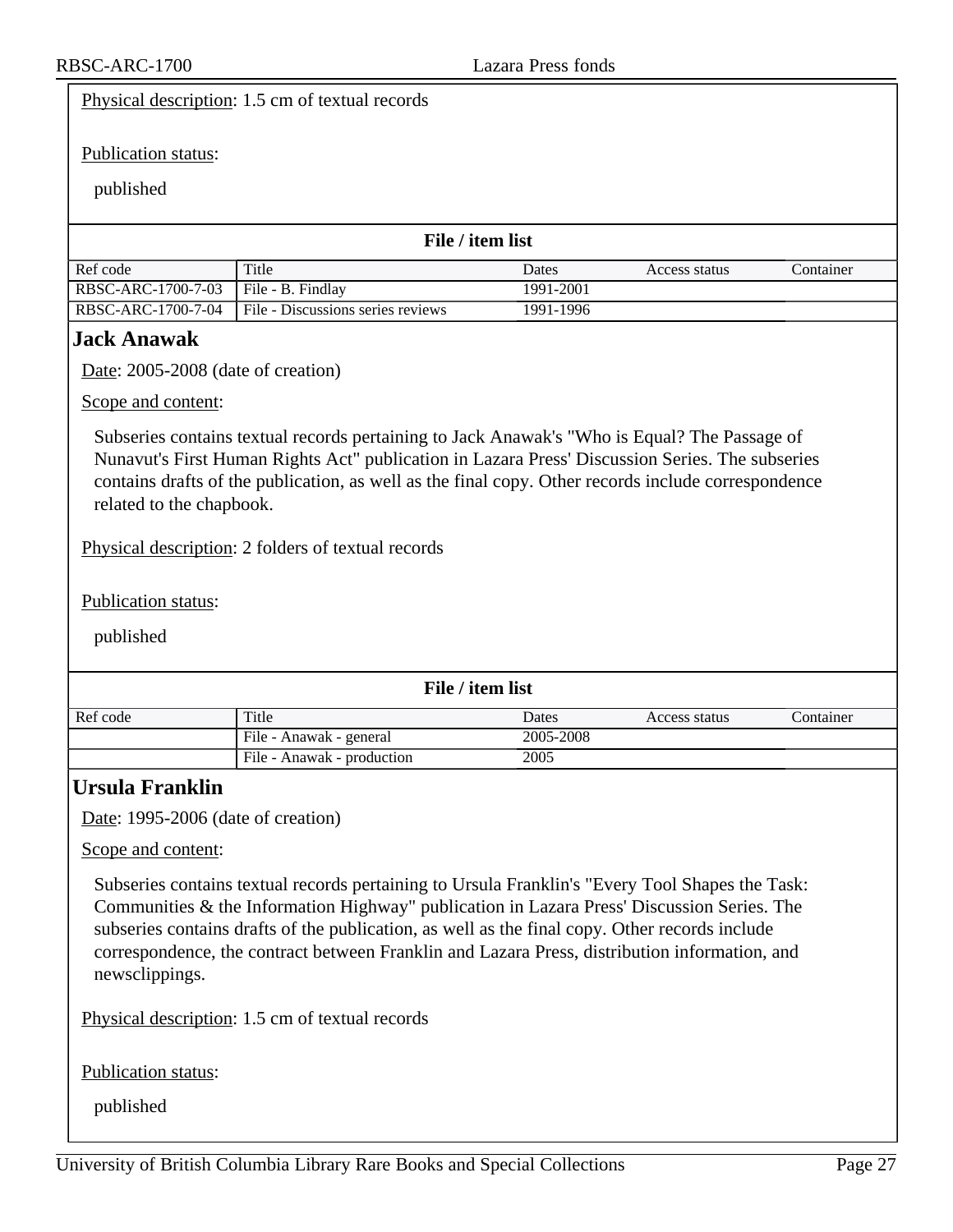<span id="page-27-2"></span><span id="page-27-1"></span><span id="page-27-0"></span>

| File / item list                                                                                                                                                                                                                                                                                                                                 |                                                           |               |               |           |  |  |  |
|--------------------------------------------------------------------------------------------------------------------------------------------------------------------------------------------------------------------------------------------------------------------------------------------------------------------------------------------------|-----------------------------------------------------------|---------------|---------------|-----------|--|--|--|
| Ref code                                                                                                                                                                                                                                                                                                                                         | <b>Title</b>                                              | Dates         | Access status | Container |  |  |  |
| RBSC-ARC-1700-7-07                                                                                                                                                                                                                                                                                                                               | File - Ursula Franklin                                    | 1995-2006     |               |           |  |  |  |
| <b>Theresa Tait</b>                                                                                                                                                                                                                                                                                                                              |                                                           |               |               |           |  |  |  |
| Date: 1993 (date of creation)                                                                                                                                                                                                                                                                                                                    |                                                           |               |               |           |  |  |  |
| Scope and content:                                                                                                                                                                                                                                                                                                                               |                                                           |               |               |           |  |  |  |
| Subseries contains textual records pertaining to Theresa Tait's "Inside Out: First Nations on the<br>Front Line" publication in Lazara Press' Discussion Series. The subseries contains drafts of the<br>publication, as well as the final copy. Other records include correspondence, cataloging information,<br>and newsclippings.             |                                                           |               |               |           |  |  |  |
| Physical description: 1 cm of textual records                                                                                                                                                                                                                                                                                                    |                                                           |               |               |           |  |  |  |
| Publication status:                                                                                                                                                                                                                                                                                                                              |                                                           |               |               |           |  |  |  |
| published                                                                                                                                                                                                                                                                                                                                        |                                                           |               |               |           |  |  |  |
|                                                                                                                                                                                                                                                                                                                                                  |                                                           |               |               |           |  |  |  |
|                                                                                                                                                                                                                                                                                                                                                  | File / item list                                          |               |               |           |  |  |  |
| Ref code<br>RBSC-ARC-1700-7-08                                                                                                                                                                                                                                                                                                                   | Title<br>File - Theresa                                   | Dates<br>1993 | Access status | Container |  |  |  |
| <b>Linda Hall Pinder</b>                                                                                                                                                                                                                                                                                                                         |                                                           |               |               |           |  |  |  |
|                                                                                                                                                                                                                                                                                                                                                  |                                                           |               |               |           |  |  |  |
|                                                                                                                                                                                                                                                                                                                                                  | Date: 1991-2004, predominate 1991-1994 (date of creation) |               |               |           |  |  |  |
| Scope and content:                                                                                                                                                                                                                                                                                                                               |                                                           |               |               |           |  |  |  |
| Subseries contains textual records pertaining to Linda Hall Pinder's "The Carriers of No: After the<br>Land Claims Trial" publication in Lazara Press' Discussion Series. The subseries contains drafts of the<br>publication, as well as the final copy. Other records include correspondence, cataloguing information,<br>and book catalogues. |                                                           |               |               |           |  |  |  |
| Physical description: 1 cm of textual records                                                                                                                                                                                                                                                                                                    |                                                           |               |               |           |  |  |  |
| Publication status:                                                                                                                                                                                                                                                                                                                              |                                                           |               |               |           |  |  |  |
| published                                                                                                                                                                                                                                                                                                                                        |                                                           |               |               |           |  |  |  |
| File / item list                                                                                                                                                                                                                                                                                                                                 |                                                           |               |               |           |  |  |  |
| Ref code                                                                                                                                                                                                                                                                                                                                         | Title                                                     | Dates         | Access status | Container |  |  |  |
| RBSC-ARC-1700-7-09                                                                                                                                                                                                                                                                                                                               | File - L. Pinder                                          | 1991-2004     |               |           |  |  |  |
| RBSC-ARC-1700-7-10                                                                                                                                                                                                                                                                                                                               | File - Pinder - reprint 1994                              | 1991-1994     |               |           |  |  |  |
| <b>Jane Rule</b>                                                                                                                                                                                                                                                                                                                                 |                                                           |               |               |           |  |  |  |
| Date: 1990-2007 (date of creation)                                                                                                                                                                                                                                                                                                               |                                                           |               |               |           |  |  |  |
| Scope and content:                                                                                                                                                                                                                                                                                                                               |                                                           |               |               |           |  |  |  |